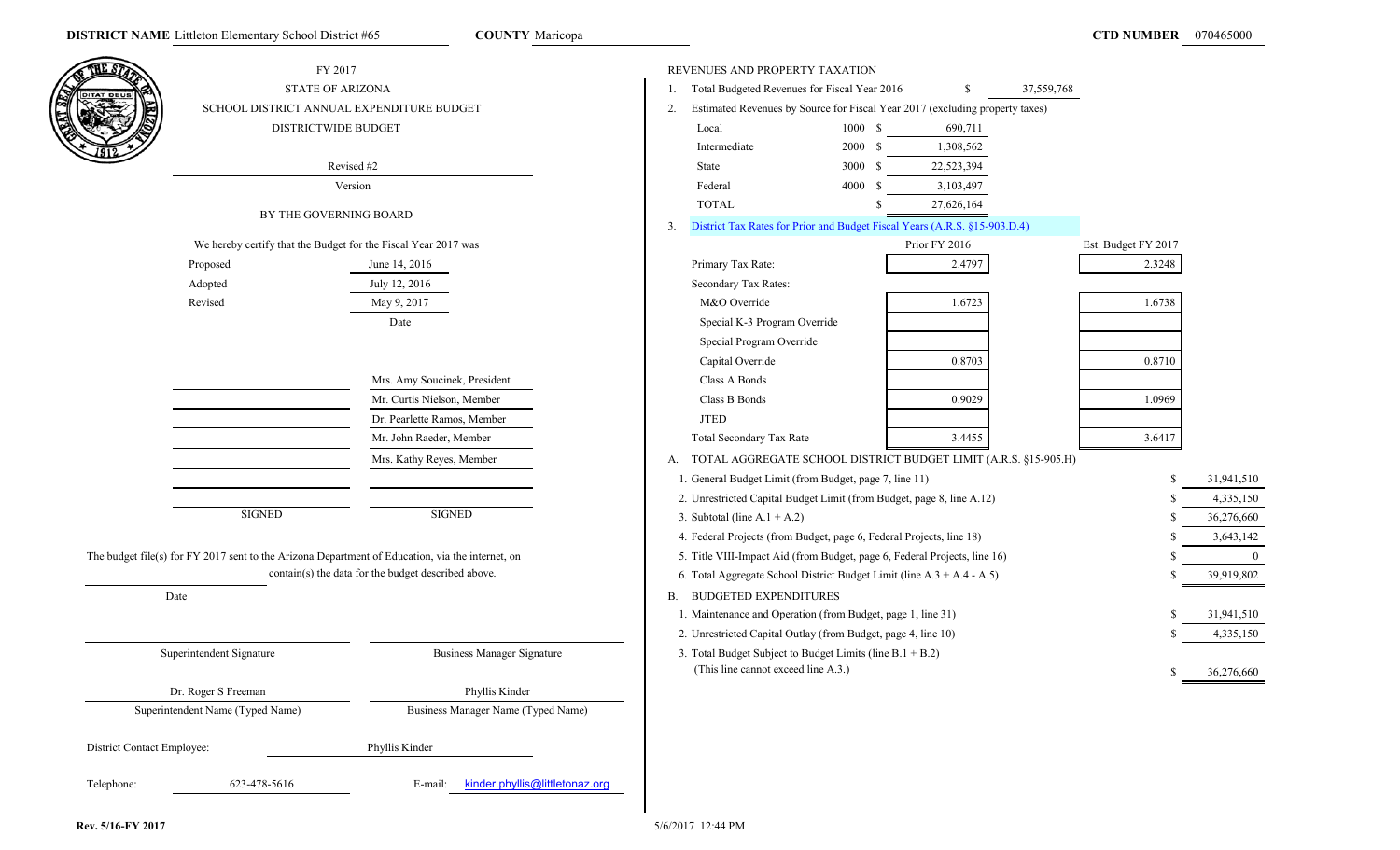Revised #2

| <b>FUND 001 (M&amp;O)</b>                               |     |        |            | <b>MAINTENANCE AND OPERATION (M&amp;O) FUND</b> |           |             |           |         |            |            |               |  |  |  |
|---------------------------------------------------------|-----|--------|------------|-------------------------------------------------|-----------|-------------|-----------|---------|------------|------------|---------------|--|--|--|
|                                                         |     |        |            |                                                 | Employee  | Purchased   |           |         | Totals     |            |               |  |  |  |
|                                                         |     |        | <b>FTE</b> | <b>Salaries</b>                                 | Benefits  | Services    | Supplies  | Other   | Prior      | Budget     | $\%$          |  |  |  |
| <b>Expenditures</b>                                     |     | Prior  | Budget     |                                                 |           | 6300, 6400, |           |         | FY.        | FY         | Increase/     |  |  |  |
|                                                         |     | FY     | <b>FY</b>  | 6100                                            | 6200      | 6500        | 6600      | 6800    | 2016       | 2017       | Decrease      |  |  |  |
| 100 Regular Education                                   |     |        |            |                                                 |           |             |           |         |            |            |               |  |  |  |
| 1000 Instruction                                        |     | 273.75 | 270.75     | 10,171,811                                      | 3,162,433 | 394,233     | 177,652   | 81,644  | 13,787,969 | 13,987,773 | $1.4\%$ 1.    |  |  |  |
| 2000 Support Services                                   |     |        |            |                                                 |           |             |           |         |            |            |               |  |  |  |
| 2100 Students                                           |     | 22.75  | 24.25      | 914,257                                         | 245,857   | 109,500     | 19,529    |         | 1,123,779  | 1,289,143  | 14.7% 2.      |  |  |  |
| 2200 Instructional Staff                                |     | 21.25  | 21.75      | 1,027,021                                       | 276,572   | 21,720      | 51,050    | 25,500  | 1,353,901  | 1,401,863  | $3.5\%$       |  |  |  |
| 2300 General Administration                             |     | 5.00   | 5.00       | 557,636                                         | 171,866   | 60,745      | 2,000     | 24,000  | 828,374    | 816,247    | $-1.5\%$      |  |  |  |
| 2400 School Administration                              |     | 18.00  | 20.00      | 1,387,990                                       | 394,896   | 400         | 3,065     | 6,000   | 1,583,621  | 1,792,351  | 13.2%         |  |  |  |
| 2500 Central Services                                   |     | 14.25  | 14.25      | 767,533                                         | 218,445   | 342,690     | 103,260   | 26,926  | 1,446,488  | 1,458,854  | $0.9\%$       |  |  |  |
| 2600 Operation & Maintenance of Plant                   |     | 38.50  | 40.50      | 1,213,914                                       | 418,926   | 942,750     | 940,386   | 4,000   | 3,204,574  | 3,519,976  | $9.8\%$       |  |  |  |
| 2900 Other                                              |     | 0.00   | 0.00       |                                                 |           |             |           |         |            |            | $0.0\%$       |  |  |  |
| 3000 Operation of Noninstructional Services             |     | 1.00   | 2.00       | 60,794                                          | 13,001    |             | 29,355    |         | 45,390     | 103,150    | 127.3% 9.     |  |  |  |
| 610 School-Sponsored Cocurricular Activities            | 10  | 0.00   | 0.00       | 10,000                                          | 2,600     |             |           |         | 20,600     | 12,600     | $-38.8\%$ 10. |  |  |  |
| 620 School-Sponsored Athletics                          | 11  | 0.00   | 0.00       | 71,641                                          | 11,645    | 22,000      | 4,150     |         | 97,436     | 109,436    | 12.3% 11      |  |  |  |
| 630 Other Instructional Programs                        | 12  | 0.00   | 0.00       |                                                 |           |             |           |         |            |            | $0.0\%$ 12.   |  |  |  |
| 700, 800, 900 Other Programs                            | 13  | 0.00   | 0.00       |                                                 |           |             |           |         |            |            | $0.0\%$ 13    |  |  |  |
| Regular Education Subsection Subtotal (lines 1-13)      | 14. | 394.50 | 398.50     | 16,182,59                                       | 4,916,241 | 1,894,038   | 1,330,44  | 168,07  | 23,492,132 | 24,491,393 | 4.3% 14       |  |  |  |
| 200 Special Education                                   |     |        |            |                                                 |           |             |           |         |            |            |               |  |  |  |
| 1000 Instruction                                        | 15. | 92.50  | 95.14      | 2,486,341                                       | 738,095   | 525,503     | 6,500     |         | 3,746,850  | 3,756,439  | $0.3\%$ 15.   |  |  |  |
| 2000 Support Services                                   |     |        |            |                                                 |           |             |           |         |            |            |               |  |  |  |
| 2100 Students                                           | 16. | 8.60   | 10.00      | 640,591                                         | 173,112   | 1,067,219   | 12,500    | 1,000   | 1,874,478  | 1,894,422  | $1.1\%$ 16.   |  |  |  |
| 2200 Instructional Staff                                | 17  | 1.00   | 2.00       | 84,000                                          | 18,854    | 500         | 2,400     |         | 54,284     | 105,754    | 94.8% 17.     |  |  |  |
| 2300 General Administration                             | 18  | 0.00   |            |                                                 |           |             |           |         |            |            | $0.0\%$ 18.   |  |  |  |
| 2400 School Administration                              | 19. | 0.00   |            |                                                 |           |             |           |         |            |            | $0.0\%$ 19.   |  |  |  |
| 2500 Central Services                                   | 20  | 0.00   |            |                                                 |           |             |           |         |            |            | $0.0\%$ 20.   |  |  |  |
| 2600 Operation & Maintenance of Plant                   | 21  | 0.00   |            |                                                 |           |             |           |         |            |            | $0.0\%$ 21    |  |  |  |
| 2900 Other                                              | 22  | 0.00   |            |                                                 |           |             |           |         |            |            | $0.0\%$<br>22 |  |  |  |
| 3000 Operation of Noninstructional Services             | 23. | 0.00   |            |                                                 |           |             |           |         |            |            | $0.0\%$ 23    |  |  |  |
| Subtotal (lines 15-23)                                  | 24  | 102.10 | 107.14     | 3,210,932                                       | 930,061   | 1,593,222   | 21,400    | 1,000   | 5,675,612  | 5,756,615  | $1.4\%$ 24.   |  |  |  |
| 400 Pupil Transportation                                | 25. | 30.50  | 30.50      | 805,866                                         | 267,744   | 96,300      | 213,758   | 1,425   | 1,267,062  | 1,385,093  | $9.3\%$ 25.   |  |  |  |
| 510 Desegregation (from Districtwide Desegregation      |     |        |            |                                                 |           |             |           |         |            |            |               |  |  |  |
| Budget, page 2, line 44)                                | 26. | 0.00   | 0.00       |                                                 |           |             |           |         |            |            | $0.0\%$ 26.   |  |  |  |
| 520 Special K-3 Program Override                        |     |        |            |                                                 |           |             |           |         |            |            |               |  |  |  |
| (from Supplement, page 1, line 10)                      | 27. | 0.00   | 0.00       |                                                 |           |             |           |         |            |            | $0.0\%$ 27.   |  |  |  |
| 530 Dropout Prevention Programs                         | 28. | 0.00   |            |                                                 |           |             |           |         |            |            | $0.0\%$ 28.   |  |  |  |
| 540 Joint Career and Technical Education and Vocational |     |        |            |                                                 |           |             |           |         |            |            |               |  |  |  |
| Education Center (from Supplement, page 1, line 20)     | 29. | 0.00   | 0.00       |                                                 |           |             |           |         |            |            | $0.0\%$ 29.   |  |  |  |
| 550 K-3 Reading Program                                 | 30. | 6.00   | 6.00       | 254,236                                         | 51,173    | 3,000       |           |         | 300,532    | 308,409    | 2.6% 30.      |  |  |  |
| Total Expenditures (lines 14, and 24-30)                |     |        |            |                                                 |           |             |           |         |            |            |               |  |  |  |
| (Cannot exceed page 7, line 11)                         | 31. | 533.10 | 542.14     | 20,453,631                                      | 6,165,219 | 3,586,560   | 1,565,605 | 170,495 | 30,735,338 | 31,941,510 | 3.9% 31.      |  |  |  |

**The district has budgeted an amount in the M&O Fund equal to the General Budget Limit as calculated on page 7 of 8.**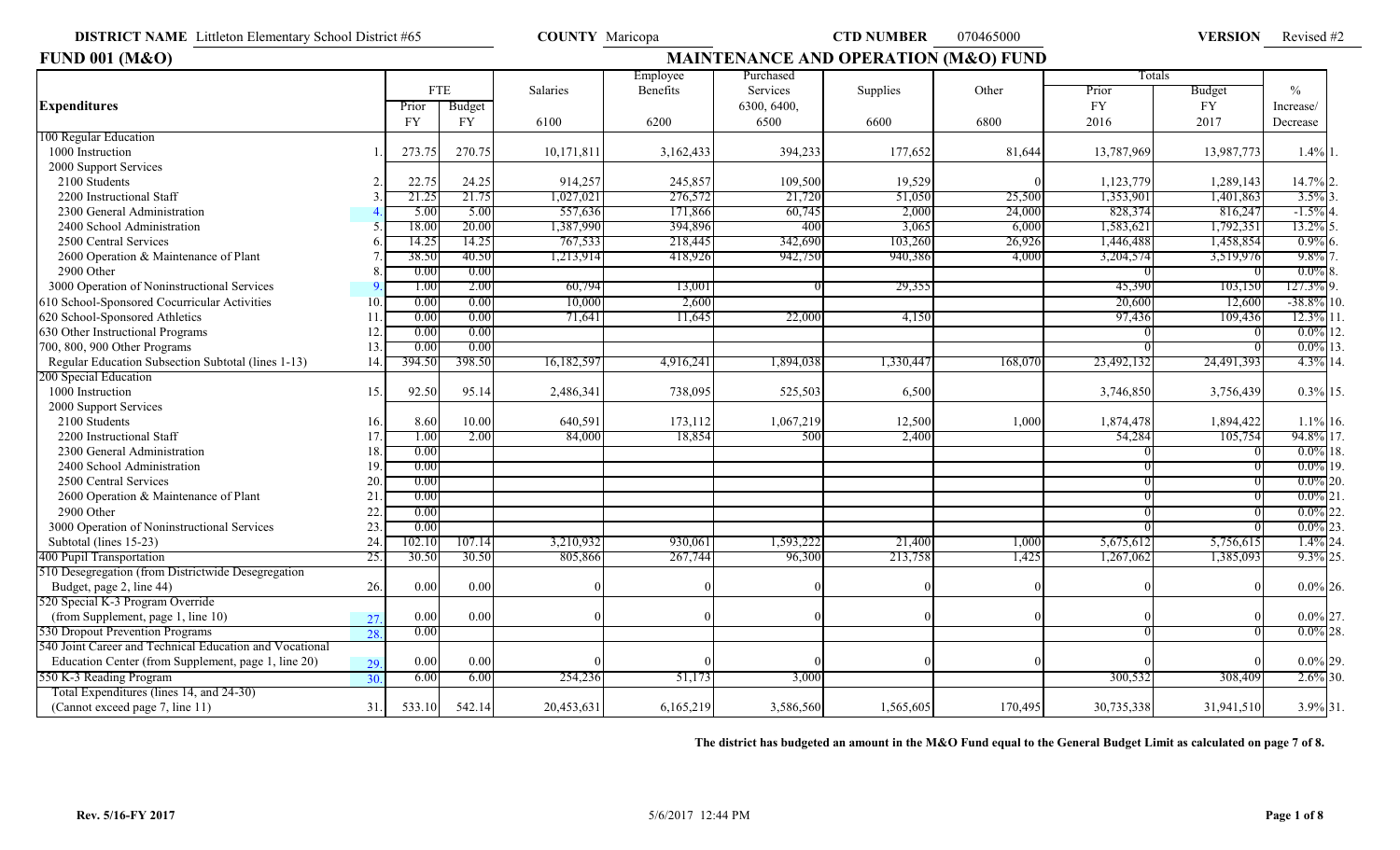## **SPECIAL EDUCATION PROGRAMS BY TYPE (M&O Fund Program 200)**

| $(A.R.S. \S\$ 15-761 and 15-903)        | <b>Prior FY</b> | <b>Budget FY</b> |                                                              |
|-----------------------------------------|-----------------|------------------|--------------------------------------------------------------|
| 1. Total All Disability Classifications | 5,378,552       | $5,401,687$ 1.   | <b>Expenditures Budgeted for Audit Services</b>              |
| 2. Gifted Education                     | 297,060         | 354,928 2.       | M&O Fund - Nonfederal<br>43.100<br>6350                      |
| 3. Remedial Education                   |                 |                  | All Funds - Federal<br>6330                                  |
| 4. ELL Incremental Costs                |                 |                  |                                                              |
| 5. ELL Compensatory Instruction         |                 |                  |                                                              |
| 6. Vocational and Technical Education   |                 |                  | FY 2017 Performance Pay (A.R.S. §15-920)                     |
| 7. Career Education                     |                 |                  | Amount Budgeted in M&O Fund for a Performance Pay Compor     |
| 8. Total (lines 1 through 7. Must equal |                 |                  | Do not report budgeted amounts for the Performance Pay Compo |
| total of line 24, page 1)               | 5,675,612       | $5,756,615$ 8.   |                                                              |

# **Estimated FTE Certified Employees**

 $(A.R.S. §15-903.E.2)$ 

| 291,000   | 337,720      | ٠. |
|-----------|--------------|----|
|           |              |    |
|           |              |    |
|           |              | 5. |
|           |              | 6. |
|           |              |    |
|           |              |    |
| 5,675,612 | 5,756,615 8. |    |
|           |              |    |

| acher-Pupil 1 to 14 |  |  |  |
|---------------------|--|--|--|
| Staff-Punil 1 to 10 |  |  |  |

| Prior FY | <b>Budget FY</b> |
|----------|------------------|
| 350.85   | 351.85           |

| 5.401.687 1. | <b>Expenditures Budgeted for Audit Services</b> |      |        |
|--------------|-------------------------------------------------|------|--------|
| 354.928 2.   | M&O Fund - Nonfederal                           | 6350 | 43,100 |
|              | All Funds - Federal                             | 6330 |        |

## 6. **FY 2017 Performance Pay (A.R.S. §15-920)**

|  | Component                                                                                                     |  |
|--|---------------------------------------------------------------------------------------------------------------|--|
|  | t budgeted amounts for the Performance Pay Component of the Classroom Site Fund on this line<br>Do not renori |  |

## **Expenditures Budgeted in the M&O Fund for Food Service**

**Proposed Ratios for Special Education**<br>
(A.R.S. 8815-903.E.1 and 15-764.A.5) Teacher-Pupil 1 to 14 (This amount will be used to determine district compliance with state matching **103,150** (A.R.S. §§15-903.E.1 and 15-764.A.5) Teacher-Pupil 1 to 14 (This amount will be used to determine district compliance with state matching<br>Staff-Pupil 1 to 10 could be used to Code of Federal Regulations (CFR) Title 7. 8210 requirements pursuant to Code of Federal Regulations (CFR) Title 7,  $\S 210.17(a)$ ]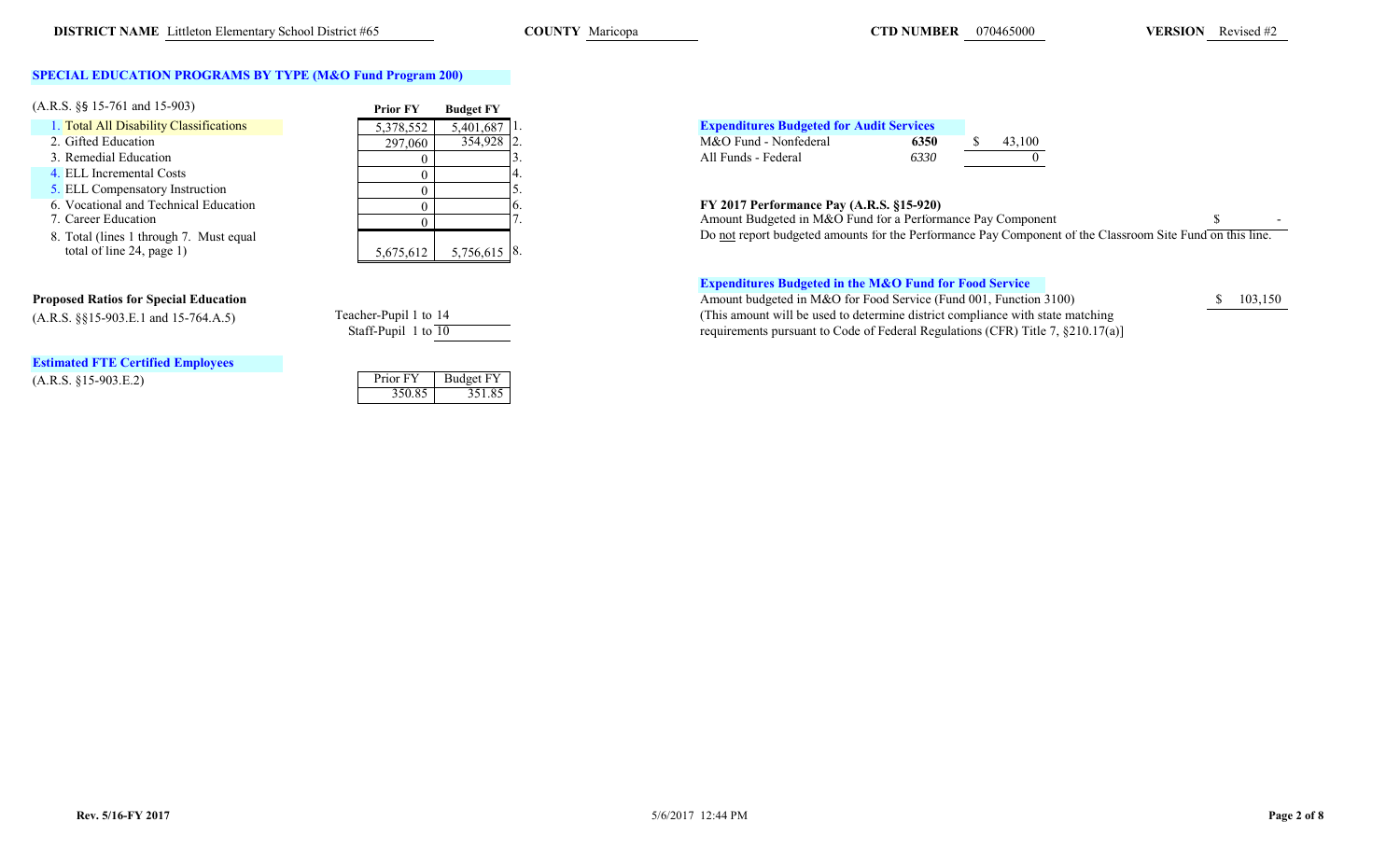**DISTRICT NAME** Littleton Elementary School District #65 **COUNTY Maricopa COUNTY Maricopa CTD NUMBER** 070465000 **VERSION** Revised #2

**VERSION**

|                                                         |     |                  |                          | <b>Purchased Services</b> |          | Interest on     | Totals         |                  | $\%$                              |                                                                                  |
|---------------------------------------------------------|-----|------------------|--------------------------|---------------------------|----------|-----------------|----------------|------------------|-----------------------------------|----------------------------------------------------------------------------------|
| <b>Expenditures</b>                                     |     | Salaries         | <b>Employee Benefits</b> | 6300, 6400, 6500          | Supplies | Short-Term Debt | Prior FY       | <b>Budget FY</b> | Increase/                         |                                                                                  |
|                                                         |     | 6100             | 6200                     | 6810, 6890                | 6600     | 6850            | 2016           | 2017             | Decrease                          |                                                                                  |
| Classroom Site Fund 011 - Base Salary                   |     |                  |                          |                           |          |                 |                |                  |                                   |                                                                                  |
| 100 Regular Education                                   |     |                  |                          |                           |          |                 |                |                  |                                   |                                                                                  |
| 1000 Instruction                                        |     | 506,992          | 90,289                   |                           |          |                 | 518,139        | 597,281          | 15.3%                             |                                                                                  |
| 2100 Support Services - Students                        |     | 29,750           | 4,800                    |                           |          |                 | 34,550         | 34,550           | $0.0\%$ <sub>2</sub><br>$0.0\%$ 3 |                                                                                  |
| 2200 Support Services - Instructional Staff             |     | 536,742          | 95,089                   |                           |          |                 | 552,689        |                  |                                   |                                                                                  |
| Program 100 Subtotal (lines 1-3)                        |     |                  |                          |                           |          |                 |                | 631,831          | 14.3% 4                           |                                                                                  |
| 200 Special Education                                   |     |                  |                          |                           |          |                 |                |                  |                                   |                                                                                  |
| 1000 Instruction                                        |     | 37,000<br>24,484 | 7,500                    |                           |          |                 | 44,500         | 44,500           | $0.0\%$ 5                         |                                                                                  |
| 2100 Support Services - Students                        |     |                  | 6.836                    |                           |          |                 |                | 31,320           |                                   |                                                                                  |
| 2200 Support Services - Instructional Staff             |     |                  |                          |                           |          |                 | 31,320         | $\mathbf{0}$     | $-100.0\%$                        |                                                                                  |
| Program 200 Subtotal (lines 5-7)                        |     | 61,484           | 14,336                   |                           |          |                 | 75,820         | 75,820           | $0.0\%$                           |                                                                                  |
| Other Programs (Specify)                                |     |                  |                          |                           |          |                 |                |                  |                                   |                                                                                  |
| 1000 Instruction                                        |     |                  |                          |                           |          |                 | $\Omega$       | $\Omega$         | $0.0\%$ 9                         |                                                                                  |
| 2100 Support Services - Students                        |     |                  |                          |                           |          |                 | $\overline{0}$ | $\overline{0}$   | $0.0\%$ 10.                       |                                                                                  |
| 2200 Support Services - Instructional Staff             | -11 |                  |                          |                           |          |                 | $\overline{0}$ | $\overline{0}$   | $0.0\%$ 11.                       |                                                                                  |
| Other Programs Subtotal (lines 9-11)                    | 12  |                  |                          |                           |          |                 | $\Omega$       | $\Omega$         | $0.0\%$ 12.                       |                                                                                  |
| Fotal Expenditures (lines 4, 8, and 12)                 | 13  | 598,226          | 109,425                  |                           |          |                 | 628,509        | 707,651          | 12.6% 13.                         | The district has budgeted an amount in Fund 011 equal to the Classroom Site Fund |
| Classroom Site Fund 012 - Performance Pay               |     |                  |                          |                           |          |                 |                |                  |                                   | Budget Limit as calculated on Page 8 of 8.                                       |
| 100 Regular Education                                   |     |                  |                          |                           |          |                 |                |                  |                                   |                                                                                  |
| 1000 Instruction                                        |     | 1,102,939        | 134,101                  |                           |          |                 | 1,396,982      | 1,237,040        | $-11.4\%$ 14.                     |                                                                                  |
| 2100 Support Services - Students                        |     | 20,000           | 8,200                    |                           |          |                 |                | 28,200           | 15.                               |                                                                                  |
| 2200 Support Services - Instructional Staff             |     |                  |                          |                           |          |                 | 28,200         | $\mathbf{0}$     | $-100.0\%$ 16.                    |                                                                                  |
| Program 100 Subtotal (lines 14-16)                      | 17  | 1,122,939        | 142,301                  |                           |          |                 | 1,425,182      | 1,265,240        | $-11.2\%$ 17.                     |                                                                                  |
| 200 Special Education                                   |     |                  |                          |                           |          |                 |                |                  |                                   |                                                                                  |
| 1000 Instruction                                        |     | 200,000          | 49,324                   |                           |          |                 | 249,324        | 249,324          | $0.0\%$<br>18.                    |                                                                                  |
| 2100 Support Services - Students                        |     | 6,000            | 300                      |                           |          |                 | $\Omega$       | 6,300            | 19.                               |                                                                                  |
| 2200 Support Services - Instructional Staff             | 20. |                  |                          |                           |          |                 | 6,300          |                  | $-100.0\%$ 20.                    |                                                                                  |
| Program 200 Subtotal (lines 18-20)                      | 21  | 206,000          | 49,624                   |                           |          |                 | 255,624        | 255,624          | $0.0\%$ 21                        |                                                                                  |
| Other Programs (Specify)                                |     |                  |                          |                           |          |                 |                |                  |                                   |                                                                                  |
| 1000 Instruction                                        | 22. |                  |                          |                           |          |                 | $\Omega$       | $\Omega$         | $0.0\%$ 22.                       |                                                                                  |
| 2100 Support Services - Students                        | 23. |                  |                          |                           |          |                 | $\mathbf{0}$   | $\bf{0}$         | $0.0\%$ 23.                       |                                                                                  |
| 2200 Support Services - Instructional Staff             | 24  |                  |                          |                           |          |                 | $\mathbf{0}$   | $\theta$         | $0.0\%$ 24.                       |                                                                                  |
| Other Programs Subtotal (lines 22-24)                   | 25  | $\Omega$         | $\Omega$                 |                           |          |                 | $\overline{0}$ | $\Omega$         | $0.0\%$ 25.                       |                                                                                  |
| Total Expenditures (lines 17, 21, and 25)               | 26  | 1,328,939        | 191,925                  |                           |          |                 | 1.680.806      | 1,520,864        | $-9.5\%$ 26.                      | The district has budgeted an amount in Fund 012 equal to the Classroom Site Fund |
| <b>Classroom Site Fund 013 - Other</b>                  |     |                  |                          |                           |          |                 |                |                  |                                   | Budget Limit as calculated on Page 8 of 8.                                       |
| 100 Regular Education                                   |     |                  |                          |                           |          |                 |                |                  |                                   |                                                                                  |
| 1000 Instruction                                        | 27  | 1,139,190        | 161,767                  |                           |          |                 | 1,030,709      | 1,300,957        | 26.2% 27.                         |                                                                                  |
| 2100 Support Services - Students                        | 28  | 41,800           | 13,500                   |                           |          |                 | $\Omega$       | 55,300           | 28.                               |                                                                                  |
| 2200 Support Services - Instructional Staff             | 29. |                  |                          |                           |          |                 | 55,300         |                  | $-100.0\%$<br>29.                 |                                                                                  |
| Program 100 Subtotal (lines 27-29)                      | 30  | 1,180,990        | 175,267                  | $\theta$                  | $\theta$ |                 | 1,086,009      | 1,356,257        | 24.9% 30.                         |                                                                                  |
| 200 Special Education                                   |     |                  |                          |                           |          |                 |                |                  |                                   |                                                                                  |
| 1000 Instruction                                        | 31  | 232,966          | 36,230                   |                           |          |                 | 269,196        | 269,196          | $0.0\%$ 31                        |                                                                                  |
| 2100 Support Services - Students                        | 32  |                  |                          |                           |          |                 | $\Omega$       | $\overline{0}$   | $0.0\%$ 32.                       |                                                                                  |
| 2200 Support Services - Instructional Staff             | 33. | 299              |                          |                           |          |                 | 299            | 299              | $0.0\%$ 33.                       |                                                                                  |
| Program 200 Subtotal (lines 31-33)                      | 34  | 233,265          | 36,230                   | $\theta$                  | $\theta$ |                 | 269,495        | 269,495          | $0.0\%$ 34.                       |                                                                                  |
| 530 Dropout Prevention Programs                         |     |                  |                          |                           |          |                 |                |                  |                                   |                                                                                  |
| 1000 Instruction                                        | 35. |                  |                          |                           |          |                 |                |                  | $0.0\%$ 35.                       |                                                                                  |
| Other Programs (Specify)                                |     |                  |                          |                           |          |                 |                |                  |                                   |                                                                                  |
| 1000 Instruction                                        | 36  |                  |                          |                           |          |                 | $\Omega$       | $\Omega$         | 0.0% 36.                          |                                                                                  |
| 2100, 2200 Support Serv. Students & Instructional Staff | 37. |                  |                          |                           |          |                 | $\overline{0}$ | $\Omega$         | 0.0% 37.                          |                                                                                  |
| Other Programs Subtotal (lines 36-37)                   | 38. | $\Omega$         | $\Omega$                 | $\overline{0}$            | $\Omega$ |                 | $\theta$       |                  | $0.0\%$ 38.                       |                                                                                  |
| Total Expenditures (lines 30, 34, 35, and 38)           | 39  | 1,414,255        | 211,497                  | $\overline{0}$            | $\Omega$ |                 | 1,355,504      | 1,625,752        | 19.9% 39.                         | The district has budgeted an amount in Fund 013 equal to the Classroom Site Fund |
| Total Classroom Site Funds (lines 13, 26, and 39)       |     | 3,341,420        | 512,847                  | $\Omega$                  |          | $\overline{0}$  | 3,664,819      | 3,854,267        | 5.2% 40.                          | Budget Limit as calculated on Page 8 of 8.                                       |

**Rev. 5/16-FY 2017**

**Page 3 of 8**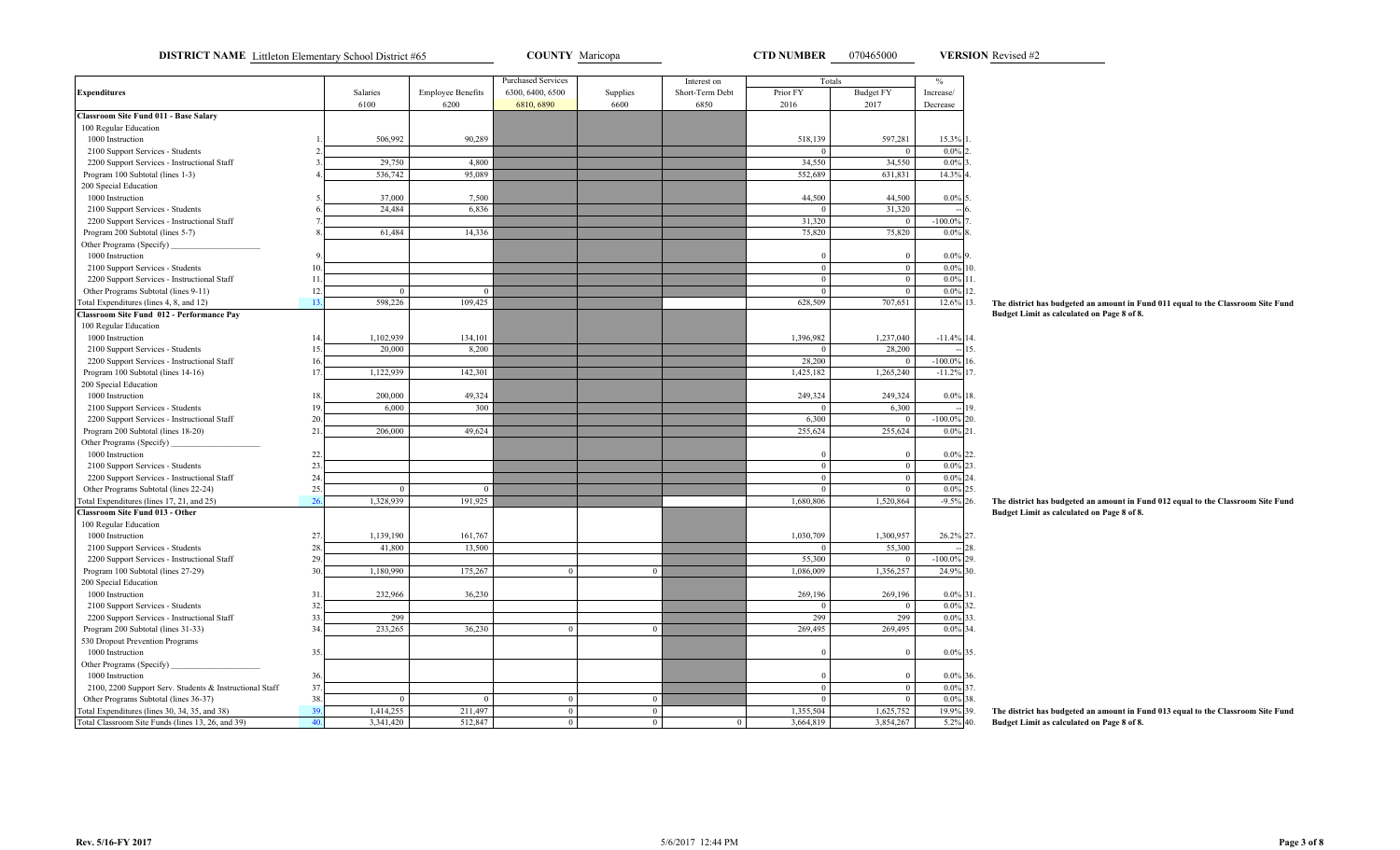\$ 101,337

| <b>FUND 610</b>                                    |         | UNRESTRICTED CAPITAL OUTLAY (UCO) FUND |              |               |                  |                  |           |           |               |  |  |  |  |
|----------------------------------------------------|---------|----------------------------------------|--------------|---------------|------------------|------------------|-----------|-----------|---------------|--|--|--|--|
|                                                    |         | Library Books,                         |              |               |                  |                  |           |           |               |  |  |  |  |
|                                                    |         | Textbooks,                             |              |               |                  |                  | Totals    |           |               |  |  |  |  |
|                                                    |         | & Instructional                        |              | Redemption of |                  | All Other        | Prior     | Budget    | $\frac{0}{0}$ |  |  |  |  |
| <b>Expenditures</b>                                | Rentals | Aids $(2)$                             | Property (2) | Principal (3) | Interest $(4)$   | Object Codes     | <b>FY</b> | FY        | Increase/     |  |  |  |  |
|                                                    | 6440    | 6641-6643                              | 6700         | 6831, 6832    | 6841, 6842, 6850 | (excluding 6900) | 2016      | 2017      | Decrease      |  |  |  |  |
| <b>Unrestricted Capital Outlay Override (1)</b>    |         | 1,170,000                              | 918,945      |               |                  | 700,000          | 2,127,220 | 2,788,945 | $31.1\%$ 1.   |  |  |  |  |
| Unrestricted Capital Outlay Fund 610 (6)           |         |                                        |              |               |                  |                  |           |           |               |  |  |  |  |
| 1000 Instruction                                   |         | 1,130,000                              | 757,774      |               |                  |                  | 1,909,416 | 1,887,774 | $-1.1\%$ 2.   |  |  |  |  |
| 2000 Support Services                              |         |                                        |              |               |                  |                  |           |           |               |  |  |  |  |
| 2100, 2200 Students and Instructional Staff        |         | 60,000                                 | 818,609      |               |                  |                  | 40,000    | 878,609   | 2096.5% 3.    |  |  |  |  |
| 2300, 2400, 2500, 2900 Administration              |         |                                        | 160,264      |               |                  |                  | 116,502   | 160,264   | $37.6\%$ 4.   |  |  |  |  |
| 2600 Operation & Maintenance of Plant              |         |                                        | 111,200      |               |                  |                  | 140,000   | 111,200   | $-20.6\%$ 5   |  |  |  |  |
| 2700 Student Transportation                        |         |                                        | 16,820       |               |                  |                  | 159,829   | 16,820    | $-89.5\%$ 6.  |  |  |  |  |
| 3000 Operation of Noninstructional Services (5)    |         |                                        | 101,337      |               |                  |                  | 168,850   | 101,337   | $-40.0\%$ 7   |  |  |  |  |
| 4000 Facilities Acquisition and Construction       |         |                                        |              |               |                  | 878,871          | 666,910   | 878,871   | 31.8% 8.      |  |  |  |  |
| 5000 Debt Service                                  |         |                                        |              | 225,000       | 75,275           |                  | 320,000   | 300,275   | $-6.2\%$ 9.   |  |  |  |  |
| Total Unrestricted Capital Outlay Fund (lines 2-9) |         | 1,190,000                              | 1,966,004    | 225,000       | 75,275           | 878,871          | 3,521,507 | 4,335,150 | 23.1% 10.     |  |  |  |  |

**The district has budgeted an amount in the UCO Fund equal to the Unrestricted Capital Budget Limit as calculated on Page 8 of 8.**

(1) Amounts in the Unrestricted Capital Outlay Override line 1 above must be included in the appropriate individual line items for Fund 610 and in the Budget Year Total Column. Enter the amount budgeted in UCO for Food Service [Amount will be used to determine district

(2) Detail by object code:

| Unrestricted<br>Capital Outlay<br>6641 Library Books<br>60,000<br>(6) Expenditures, if any, budgeted in the Unrestricted Capital Outlay Fund on lines 2-9 for the K-3 Reading |  |
|-------------------------------------------------------------------------------------------------------------------------------------------------------------------------------|--|
| 720,000<br>6642 Textbooks<br>Program as described in A.R.S. §15-211.                                                                                                          |  |
| 6643 Instructional Aids<br>410,000                                                                                                                                            |  |
| 673X Furniture and Equipment<br>220,387                                                                                                                                       |  |
| 673X Vehicles<br>10.670                                                                                                                                                       |  |
| 673X Tech Hardware & Software<br>1,734,948                                                                                                                                    |  |
| (3) Includes principal on Capital Equity Fund loans of<br>, and principal on bonds of<br>, principal on capital leases of                                                     |  |
| (4) Includes interest on Capital Equity Fund loans of<br>, interest on capital leases of<br>and interest on bonds of                                                          |  |

(5) Expenditures Budgeted in Unrestricted Capital Outlay (UCO) Fund for Food Service

compliance with state matching requirements pursuant to CFR Title 7, §210.17(a)]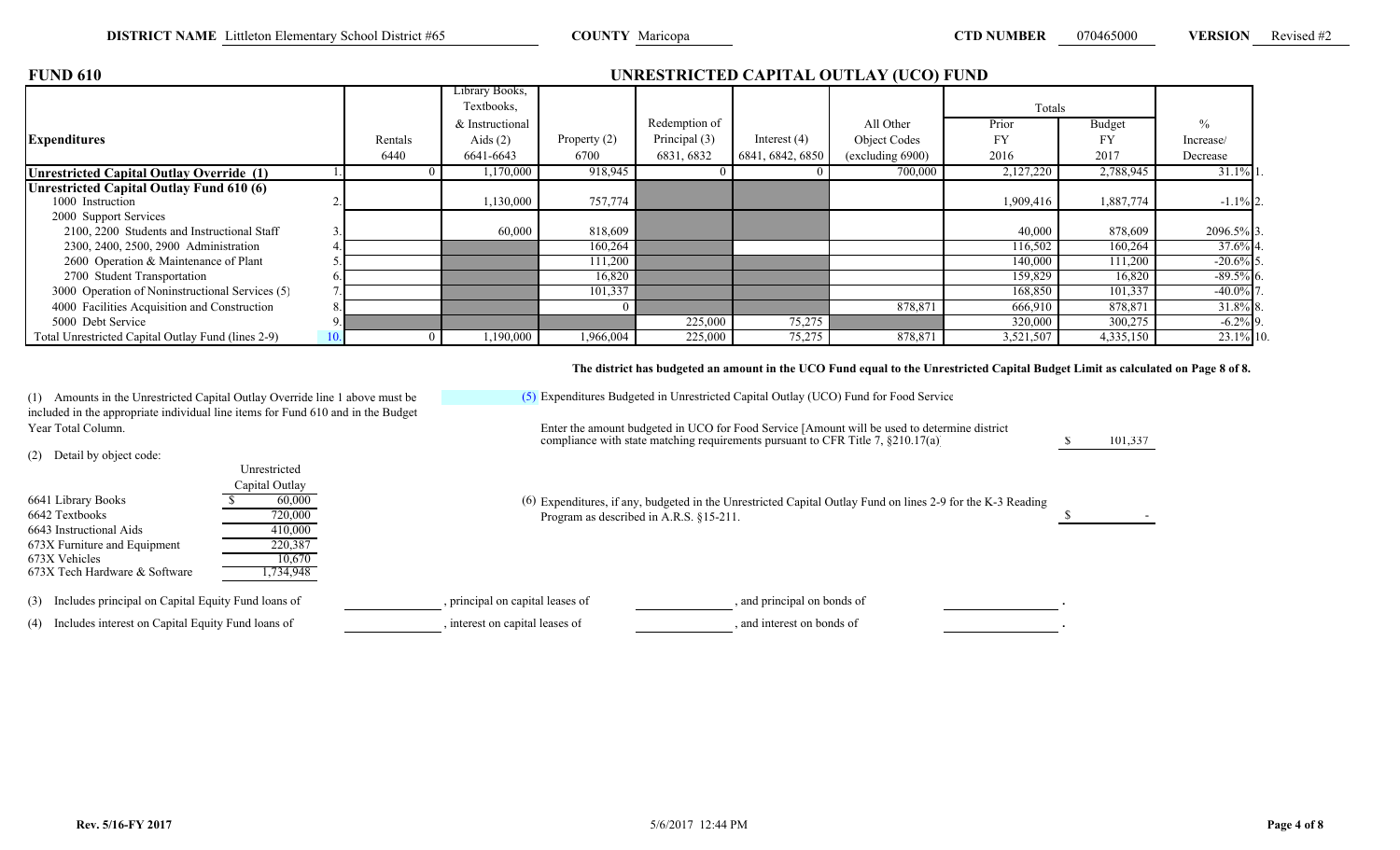### **DISTRICT NAME** Littleton Elementary School District #65 **COUNTY Anticopa COUNTY Maricopa CTD NUMBER** 070465000 **VERSION** Revised #2

### **OTHER FUNDS—REQUIRED CAPITAL EXPENDITURE DETAIL [(A.R.S. §15-904.(B)]**

| <b>Expenditures</b>                             |     |                | UNRESTRICTED CAPITAL OUTLAY<br><b>Fund 610</b> | <b>BOND BUILDING</b> | <b>Fund 630</b>  | <b>NEW SCHOOL FACILITIES</b> | <b>Fund 695</b> | <b>ADJACENT WAYS</b><br><b>Fund 620</b> |            |                |
|-------------------------------------------------|-----|----------------|------------------------------------------------|----------------------|------------------|------------------------------|-----------------|-----------------------------------------|------------|----------------|
|                                                 |     | Prior FY       | <b>Budget FY</b>                               | Prior FY             | <b>Budget FY</b> | Prior FY                     | Budget FY       | Prior FY                                | Budget FY  |                |
| <b>Total Fund Expenditures</b>                  |     | 3,521,507      | 4,335,150                                      | $\overline{0}$       | 830,493          | $\mathbf{0}$                 |                 | 625,000                                 | 625,000 1  |                |
| <b>Select Object Codes Detail (1)</b>           |     |                |                                                |                      |                  |                              |                 |                                         |            |                |
| 6150 Classified Salaries                        |     | $\overline{0}$ |                                                | $\theta$             |                  | 0                            |                 |                                         |            |                |
| 6200 Employee Benefits                          |     | $\mathbf{0}$   |                                                | $\Omega$             |                  | $\left($                     |                 |                                         |            |                |
| 6450 Construction Services                      |     | 666,910        | 878,871                                        | 11,840,000           | 648,556          |                              |                 |                                         |            |                |
| 6710 Land and Improvements                      |     | $\mathbf{0}$   |                                                | $\Omega$             |                  | C                            |                 |                                         | 625,000 5. |                |
| 6720 Buildings and Improvements                 |     | $\theta$       |                                                | $\Omega$             |                  |                              |                 |                                         |            | <sup>6</sup> . |
| 673X Furniture and Equipment                    |     | 760,524        | 220,387                                        | $\Omega$             | 31,598           | $\left($                     |                 |                                         |            |                |
| 673X Vehicles                                   |     | 153,679        | 10,670                                         | $\Omega$             |                  |                              |                 |                                         |            | 8.             |
| 673X Technology Hardware & Software             |     | 870,652        | 1,734,948                                      | $\Omega$             | 100,339          |                              |                 |                                         |            | 9.             |
| 6831, 6832 Redemption of Principal              | 10. | 225,000        | 225,000                                        | $\Omega$             |                  |                              |                 |                                         |            | 10             |
| 6841, 6842, 6850 Interest                       |     | 95,000         | 68,273                                         | 20,000               |                  | $\left($                     |                 |                                         |            | 111            |
| Total (lines 2-11)                              | 12  | 2,771,765      | 3,138,149                                      | 11,860,000           | 780,493          | $\Omega$                     | $\theta$        |                                         | 625,000 12 |                |
| Total amounts reported on lines 2-11 above for: |     |                |                                                |                      |                  |                              |                 |                                         |            |                |
| Renovation                                      | 13. | 488,039        | 878,871                                        | $\theta$             |                  |                              |                 |                                         |            | 13             |
| New Construction                                | 14. | 178,871        | $\overline{0}$                                 | 11,860,000           | 648,556          |                              |                 |                                         |            | 14             |
| Other                                           | 15. | 2,104,855      | 2,259,278                                      | $\Omega$             | 131,937          |                              |                 |                                         | 625,000 15 |                |
| Total (lines 13-15, must equal line 12)         | 16. | 2,771,765      | 3,138,149                                      | 11,860,000           | 780,493          |                              | $\theta$        |                                         | 625,000 16 |                |

(1) Lines 2-11 may not include all budgeted expenditures of the fund. Total budgeted expenditures for each fund should be included on Line 1.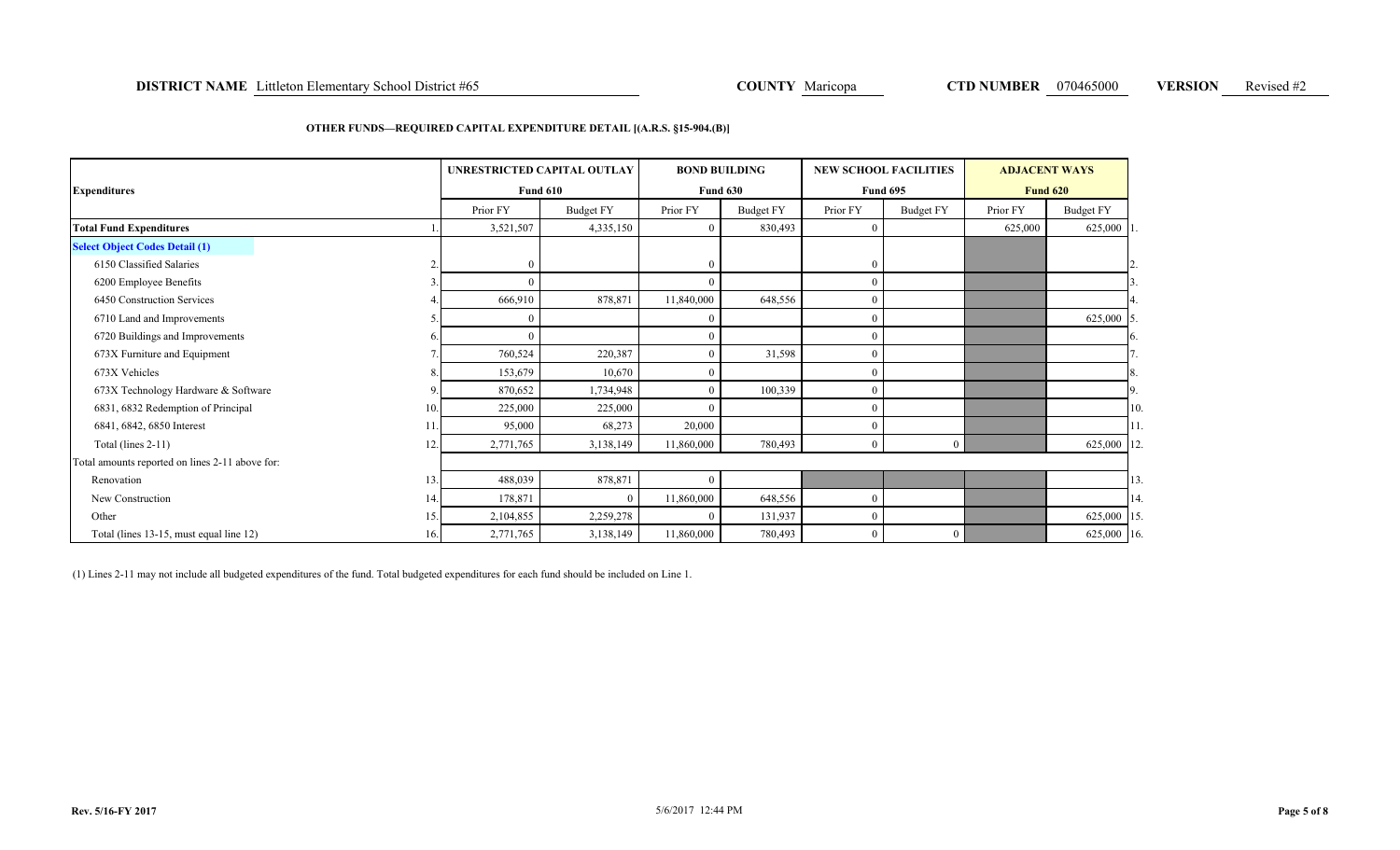### **DISTRICT NAME** Littleton Elementary School District #65 **COUNTY Maricopa** COUNTY Maricopa **COUNTY Maricopa** CTD NUMBER 070465000 VERSION

# **SPECIAL PROJECTS**

|     |                                                              |      |                 |                  |                  |                            |     |                  |                                                |      | <b>Prior FY</b> | <b>Budget FY</b> |    |
|-----|--------------------------------------------------------------|------|-----------------|------------------|------------------|----------------------------|-----|------------------|------------------------------------------------|------|-----------------|------------------|----|
|     |                                                              |      |                 | <b>FTE</b>       |                  | <b>TOTAL ALL FUNCTIONS</b> |     |                  | 050 County, City, and Town Grants              | 6000 | 2,653           | 2,340            |    |
|     | <b>FEDERAL PROJECTS</b>                                      |      | Prior FY        | <b>Budget FY</b> | Prior FY         | <b>Budget FY</b>           |     | $\overline{2}$   | 071 Structured English Immersion (1)           | 6000 | $\Omega$        |                  |    |
|     | 100-130 ESEA Title I - Helping Disadvantaged Children        | 6000 | 6.00            | 6.00             | 1,494,330        | 1,417,409                  |     | $\overline{3}$ . | 072 Compensatory Instruction (1)               | 6000 | $\Omega$        |                  |    |
|     | 140-150 ESEA Title II - Prof. Dev. and Technology            | 6000 | 2.00            | 0.00             | 166,339          | 152,574 2                  |     | $\overline{4}$   | 500 School Plant (2)                           | 6000 | 80,000          | 75,000           |    |
|     | 160 ESEA Title IV - 21st Century Schools                     | 6000 | 0.00            |                  | $\Omega$         |                            |     | -5               | 510 Food Service                               | 6000 | 4,713,803       | 4,727,600        |    |
|     | 170-180 ESEA Title V - Promote Informed Parent Choice        | 6000 | 0.00            |                  | $\Omega$         |                            |     | -6               | 515 Civic Center                               | 6000 | 223,816         | 153,084          |    |
|     | 190 ESEA Title III - Limited Eng. & Immigrant Students       | 6000 | 1.75            | 1.00             | 163,451          | 168,939                    |     |                  | 520 Community School                           | 6000 | 130.697         | 127,302          |    |
| 6.  | 200 ESEA Title VII - Indian Education                        | 6000 | 0.00            |                  | $\Omega$         |                            |     | 8                | 525 Auxiliary Operations                       | 6000 | 222,230         | 235,940          |    |
|     | 210 ESEA Title VI - Flexibility and Accountability           | 6000 | 0.00            |                  | $\Omega$         |                            |     | 9                | 526 Extracurricular Activities Fees Tax Credit | 6000 | 111.889         | 130,050          |    |
| 8.  | 220 IDEA Part B                                              | 6000 | 7.60            | 5.00             | 846,977          | 940,327                    |     | 10.              | 530 Gifts and Donations                        | 6000 | 131,304         | 146,511 10       |    |
|     | 230 Johnson-O'Malley                                         | 6000 | 0.00            |                  |                  |                            |     | 11               | 535 Career & Tech. Ed. & Voc. Ed. Projects     | 6000 | $\Omega$        |                  |    |
|     | 240 Workforce Investment Act                                 | 6000 | 0.00            |                  | $\Omega$         |                            | 10. | 12.              | 540 Fingerprint                                | 6000 | 6,000           | 6,000            |    |
|     | 250 AEA - Adult Education                                    | 6000 | 0.00            |                  | $\theta$         |                            | 11. | 13.              | 545 School Opening                             | 6000 | $\theta$        |                  |    |
|     | 260-270 Vocational Education - Basic Grants                  | 6000 | 0.00            |                  | $\theta$         |                            | 12. | 14.              | 550 Insurance Proceeds                         | 6000 | 8,739           | 26,253           |    |
| 13. | 280 ESEA Title X - Homeless Education                        | 6000 | 0.00            |                  | $\Omega$         |                            |     | 15.              | 555 Textbooks                                  | 6000 | 20,707          | 16,532           |    |
| 14. | 290 Medicaid Reimbursement                                   | 6000 | 0.00            |                  | 698,950          | 697,725 14.                |     | 16.              | 565 Litigation Recovery                        | 6000 | 30,000          | 53,000           |    |
|     | 15. 374 E-Rate                                               | 6000 | 0.00            |                  | 183,528          | 127,782 15.                |     | 17.              | 570 Indirect Costs                             | 6000 | 850,000         | 685,170          |    |
| 16. | 378 Impact Aid                                               | 6000 | 0.00            |                  | $\Omega$         |                            | 16. | 18.              | 575 Unemployment Insurance                     | 6000 | 125,000         | 125,000          |    |
|     | 300-399 Other Federal Projects (Besides E-Rate & Impact Aid) | 6000 | 0.00            |                  | 669,663          | 138,386 17.                |     | 19.              | 580 Teacherage                                 | 6000 | $\Omega$        |                  |    |
| 18. | Total Federal Project Funds (lines 1-17)                     |      | 17.35           | 12.00            | 4,223,238        | 3,643,142 18.              |     | 20.              | 585 Insurance Refund                           | 6000 | 10,000          | 10,000 20        |    |
|     | <b>STATE PROJECTS</b>                                        |      |                 |                  |                  |                            |     | 21               | 590 Grants and Gifts to Teachers               | 6000 | $\theta$        |                  | 21 |
|     | 400 Vocational Education                                     | 6000 | 0.00            |                  |                  |                            | 19. | 22.              | 595 Advertisement                              | 6000 | $\theta$        |                  |    |
|     | 410 Early Childhood Block Grant                              | 6000 | 0.00            |                  | $\theta$         |                            | 20. | 23.              | 596 Joint Technical Education                  | 6000 | $\theta$        |                  |    |
| 21. | 420 Ext. School Yr. - Pupils with Disabilities               | 6000 | 0.00            |                  | $\theta$         |                            | 21. | 24.              | 620 Adjacent Ways                              | 6000 | 625,000         | 625,000 2        |    |
| 22. | 425 Adult Basic Education                                    | 6000 | 0.00            |                  | $\theta$         |                            | 22. | 25.              | 639 Impact Aid Revenue Bond Building           | 6000 | $\theta$        |                  |    |
|     | 430 Chemical Abuse Prevention Programs                       | 6000 | 0.00            |                  | $\Omega$         |                            | 23. | 26.              | 650 Gifts and Donations-Capital                | 6000 | 325,000         | 325,000 26       |    |
|     | 435 Academic Contests                                        | 6000 | 0.00            |                  | $\Omega$         |                            | 24. | 27.              | 660 Condemnation                               | 6000 | $\theta$        |                  |    |
| 25. | 450 Gifted Education                                         | 6000 | 0.00            |                  | $\Omega$         |                            | 25. | 28.              | 665 Energy and Water Savings                   | 6000 | $\Omega$        |                  |    |
| 26. | 460 Environmental Special Plate                              | 6000 | 0.00            |                  | $\Omega$         |                            | 26. | 29.              | 686 Emergency Deficiencies Correction          | 6000 | $\theta$        |                  | 29 |
|     | 465-499 Other State Projects                                 | 6000 | 0.00            |                  | 147,760          | 166,945 27.                |     | 30.              | 691 Building Renewal Grant                     | 6000 | $\overline{0}$  |                  | 30 |
| 28. | Total State Project Funds (lines 19-27)                      |      | 0.00            | 0.00             | 147,760          | 166,945 28.                |     | 31.              | 700 Debt Service                               | 6000 | 4,238,950       | 2,450,646 31     |    |
|     | 29. Total Special Projects (lines 18 and 28)                 |      | 17.35           | 12.00            | 4,370,998        | 3,810,087 29.              |     | 32.              | 720 Impact Aid Revenue Bond Debt Service       | 6000 | $\theta$        |                  |    |
|     |                                                              |      |                 |                  |                  |                            |     | 33.              | <b>Student Success Fund</b><br>Other           | 6000 | 57,600          | 0 33             |    |
|     | <b>INSTRUCTIONAL IMPROVEMENT FUND (020)</b>                  |      | <b>Prior FY</b> |                  | <b>Budget FY</b> |                            |     |                  | <b>INTERNAL SERVICE FUNDS 950-989</b>          |      |                 |                  |    |
|     |                                                              |      |                 |                  |                  |                            |     |                  |                                                |      |                 |                  |    |

| SINUCTIONAL IMFNOVEMENT FUND (020)                   | ттюг г і        | Duuget F I | INTENNAL SENVICE FUNDS 250-202   |      |        |         |
|------------------------------------------------------|-----------------|------------|----------------------------------|------|--------|---------|
| <b>Teacher Compensation Increases</b>                | 6000            |            | Self-Insurance                   | 6000 |        |         |
| Class Size Reduction                                 | 6000            |            | 955 Intergovernmental Agreements | 6000 | 58,200 | 109,700 |
| Dropout Prevention Programs (M&O purposes)           | 6000            |            | <b>OPEB</b>                      | 6000 |        |         |
| 4. Instructional Improvement Programs (M&O purposes) | 327,750<br>6000 | 286,573 4  | 956 Westside Impact Fiscal Agent | 6000 |        | 71.376  |
| Total Instructional Improvement Fund (lines 1-4)     | 327,750         | 286,573 5  |                                  |      |        |         |

| <b>SPECIAL PROJECTS</b>                                         |      |                   |                  |                            |                  |            |    | <b>OTHER FUNDS</b>                             |      |                 |                  |     |
|-----------------------------------------------------------------|------|-------------------|------------------|----------------------------|------------------|------------|----|------------------------------------------------|------|-----------------|------------------|-----|
|                                                                 |      |                   |                  |                            |                  |            |    |                                                |      | <b>Prior FY</b> | <b>Budget FY</b> |     |
|                                                                 |      |                   | <b>FTE</b>       | <b>TOTAL ALL FUNCTIONS</b> |                  |            |    | 050 County, City, and Town Grants              | 6000 | 2,653           | 2,340            |     |
| <b>DERAL PROJECTS</b>                                           |      | Prior FY          | <b>Budget FY</b> | Prior FY                   | <b>Budget FY</b> |            |    | 071 Structured English Immersion (1)           | 6000 |                 |                  |     |
| 1. 100-130 ESEA Title I - Helping Disadvantaged Children        | 6000 | 6.00              | 6.00             | 1,494,330                  | 1,417,409        | 3.         |    | 072 Compensatory Instruction (1)               | 6000 |                 |                  |     |
| 140-150 ESEA Title II - Prof. Dev. and Technology               | 6000 | 2.00              | 0.00             | 166,339                    | 152,574          | 4.         |    | 500 School Plant (2)                           | 6000 | 80,000          | 75,000           |     |
| 3. 160 ESEA Title IV - 21st Century Schools                     | 6000 | 0.00              |                  | $\Omega$                   |                  |            |    | 510 Food Service                               | 6000 | 4,713,803       | 4,727,600        |     |
| 4. 170-180 ESEA Title V - Promote Informed Parent Choice        | 6000 | 0.00              |                  |                            |                  |            |    | 515 Civic Center                               | 6000 | 223,816         | 153,084          |     |
| 5. 190 ESEA Title III - Limited Eng. & Immigrant Students       | 6000 | 1.75              | 1.00             | 163,451                    | 168,939          |            |    | 520 Community School                           | 6000 | 130,697         | 127,302          |     |
| 6. 200 ESEA Title VII - Indian Education                        | 6000 | 0.00              |                  | $\Omega$                   |                  |            |    | 525 Auxiliary Operations                       | 6000 | 222,230         | 235,940          |     |
| 210 ESEA Title VI - Flexibility and Accountability              | 6000 | 0.00              |                  | $\Omega$                   |                  | 9.         |    | 526 Extracurricular Activities Fees Tax Credit | 6000 | 111,889         | 130,050          |     |
| 8. 220 IDEA Part B                                              | 6000 | 7.60              | 5.00             | 846,977                    | 940,327          | 10.        |    | 530 Gifts and Donations                        | 6000 | 131,304         | 146,511 10       |     |
| 9. 230 Johnson-O'Malley                                         | 6000 | 0.00              |                  | $\theta$                   |                  | 11.        |    | 535 Career & Tech. Ed. & Voc. Ed. Projects     | 6000 |                 |                  |     |
| 240 Workforce Investment Act                                    | 6000 | $\overline{0.00}$ |                  | $\theta$                   |                  | 12.<br>10. |    | 540 Fingerprint                                | 6000 | 6,000           | 6,000            |     |
| 250 AEA - Adult Education                                       | 6000 | 0.00              |                  | $\theta$                   |                  | 13.        |    | 545 School Opening                             | 6000 |                 |                  |     |
| 260-270 Vocational Education - Basic Grants                     | 6000 | 0.00              |                  | $\Omega$                   |                  | 12.<br>14. |    | 550 Insurance Proceeds                         | 6000 | 8,739           | $26,253$ 1       |     |
| 280 ESEA Title X - Homeless Education                           | 6000 | 0.00              |                  | $\Omega$                   |                  | 13.<br>15. |    | 555 Textbooks                                  | 6000 | 20,707          | 16,532           |     |
| 4. 290 Medicaid Reimbursement                                   | 6000 | 0.00              |                  | 698,950                    | 697,725          | 14.<br>16. |    | 565 Litigation Recovery                        | 6000 | 30,000          | $53,000$ 16.     |     |
| 5. 374 E-Rate                                                   | 6000 | 0.00              |                  | 183,528                    | 127,782          | 15.<br>17. |    | 570 Indirect Costs                             | 6000 | 850,000         | 685,170 1        |     |
| 6. 378 Impact Aid                                               | 6000 | 0.00              |                  |                            |                  | 16.<br>18. |    | 575 Unemployment Insurance                     | 6000 | 125,000         | $125,000$ 1      |     |
| 7. 300-399 Other Federal Projects (Besides E-Rate & Impact Aid) | 6000 | 0.00              |                  | 669,663                    | 138,386 17.      | 19.        |    | 580 Teacherage                                 | 6000 |                 |                  | 19  |
| 8. Total Federal Project Funds (lines 1-17)                     |      | 17.35             | 12.00            | 4,223,238                  | 3,643,142 18.    | 20.        |    | 585 Insurance Refund                           | 6000 | 10,000          | 10,000 20        |     |
| <b>ATE PROJECTS</b>                                             |      |                   |                  |                            |                  | 21.        |    | 590 Grants and Gifts to Teachers               | 6000 |                 |                  | 2.1 |
| 9. 400 Vocational Education                                     | 6000 | 0.00              |                  |                            |                  | 22.<br>19. |    | 595 Advertisement                              | 6000 |                 |                  | 22  |
| 0. 410 Early Childhood Block Grant                              | 6000 | 0.00              |                  | $\Omega$                   |                  | 20.<br>23. |    | 596 Joint Technical Education                  | 6000 |                 |                  |     |
| 1. 420 Ext. School Yr. - Pupils with Disabilities               | 6000 | 0.00              |                  | $\Omega$                   |                  | 24.        |    | 620 Adjacent Ways                              | 6000 | 625,000         | 625,000 24       |     |
| 2. 425 Adult Basic Education                                    | 6000 | 0.00              |                  |                            |                  | 22.<br>25. |    | 639 Impact Aid Revenue Bond Building           | 6000 |                 |                  |     |
| 3. 430 Chemical Abuse Prevention Programs                       | 6000 | 0.00              |                  | $\Omega$                   |                  | 23.<br>26. |    | 650 Gifts and Donations-Capital                | 6000 | 325,000         | 325,000 26       |     |
| 4. 435 Academic Contests                                        | 6000 | 0.00              |                  | $\Omega$                   |                  | 27.        |    | 660 Condemnation                               | 6000 |                 |                  | 27  |
| 5. 450 Gifted Education                                         | 6000 | 0.00              |                  | $\Omega$                   |                  | 25.<br>28. |    | 665 Energy and Water Savings                   | 6000 |                 |                  | 28  |
| 6. 460 Environmental Special Plate                              | 6000 | 0.00              |                  | $\Omega$                   |                  | 29.<br>26. |    | 686 Emergency Deficiencies Correction          | 6000 |                 |                  | 29  |
| 465-499 Other State Projects                                    | 6000 | 0.00              |                  | 147,760                    | 166,945 27.      | 30.        |    | 691 Building Renewal Grant                     | 6000 | $\Omega$        |                  | 30  |
| 8. Total State Project Funds (lines 19-27)                      |      | 0.00              | 0.00             | 147,760                    | 166,945 28.      | 31.        |    | 700 Debt Service                               | 6000 | 4,238,950       | 2,450,646 31     |     |
| 9. Total Special Projects (lines 18 and 28)                     |      | 17.35             | 12.00            | 4,370,998                  | 3,810,087 29.    | 32.        |    | 720 Impact Aid Revenue Bond Debt Service       | 6000 | $\Omega$        |                  |     |
|                                                                 |      |                   |                  |                            |                  | 33.        |    | <b>Student Success Fund</b><br>Other           | 6000 | 57,600          | 0.133            |     |
| <b>STRUCTIONAL IMPROVEMENT FUND (020)</b>                       |      | <b>Prior FY</b>   |                  | <b>Budget FY</b>           |                  |            |    | <b>INTERNAL SERVICE FUNDS 950-989</b>          |      |                 |                  |     |
| 1. Teacher Compensation Increases                               | 6000 |                   | $\mathbf{0}$     |                            |                  |            |    | Self-Insurance                                 | 6000 |                 |                  |     |
| 2. Class Size Reduction                                         | 6000 |                   | $\overline{0}$   |                            |                  |            | 2. | 955 Intergovernmental Agreements               | 6000 | 58,200          | 109,700 2        |     |
| $\sim$ $\sim$<br>$\sim$ $\sim$                                  |      |                   |                  |                            |                  |            |    |                                                |      |                 |                  |     |

- 
- 

(1) From Supplement, page 3, line 10 and line 20, respectively. (2) Indicate amount budgeted in Fund 500 for M&O purposes

**Page 6 of 8**

070465000

VERSION Revised #2

| $, \tau \cup \mathcal{A}$ | ı.  | J.  | $0/2$ Compensatory in |
|---------------------------|-----|-----|-----------------------|
| 2,574                     | 2.  | 4.  | 500 School Plant (2)  |
|                           | 3.  | 5.  | 510 Food Service      |
|                           | 4.  | 6.  | 515 Civic Center      |
| $\overline{3,939}$        | 5.  | 7.  | 520 Community Scho    |
|                           | 6.  | 8.  | 525 Auxiliary Operat  |
|                           | 7.  | 9.  | 526 Extracurricular A |
| 0,327                     | 8.  | 10. | 530 Gifts and Donatio |
|                           | 9.  | 11. | 535 Career & Tech. E  |
|                           | 10. | 12. | 540 Fingerprint       |
|                           | 11. | 13. | 545 School Opening    |
|                           | 12. | 14. | 550 Insurance Procee  |
|                           | 13. | 15. | 555 Textbooks         |
| 7,725                     | 14. | 16. | 565 Litigation Recove |
| ,782                      | 15. | 17. | 570 Indirect Costs    |
|                           | 16. | 18. | 575 Unemployment In   |
| $\sqrt{3,386}$            | 17. | 19. | 580 Teacherage        |
| 3,142                     | 18. | 20. | 585 Insurance Refund  |
|                           |     | 21. | 590 Grants and Gifts  |
|                           | 19. | 22. | 595 Advertisement     |
|                           | 20. | 23. | 596 Joint Technical E |
|                           | 21. | 24. | 620 Adjacent Ways     |
|                           | 22. | 25. | 639 Impact Aid Reve   |
|                           |     |     |                       |

**COUNTY** Maricopa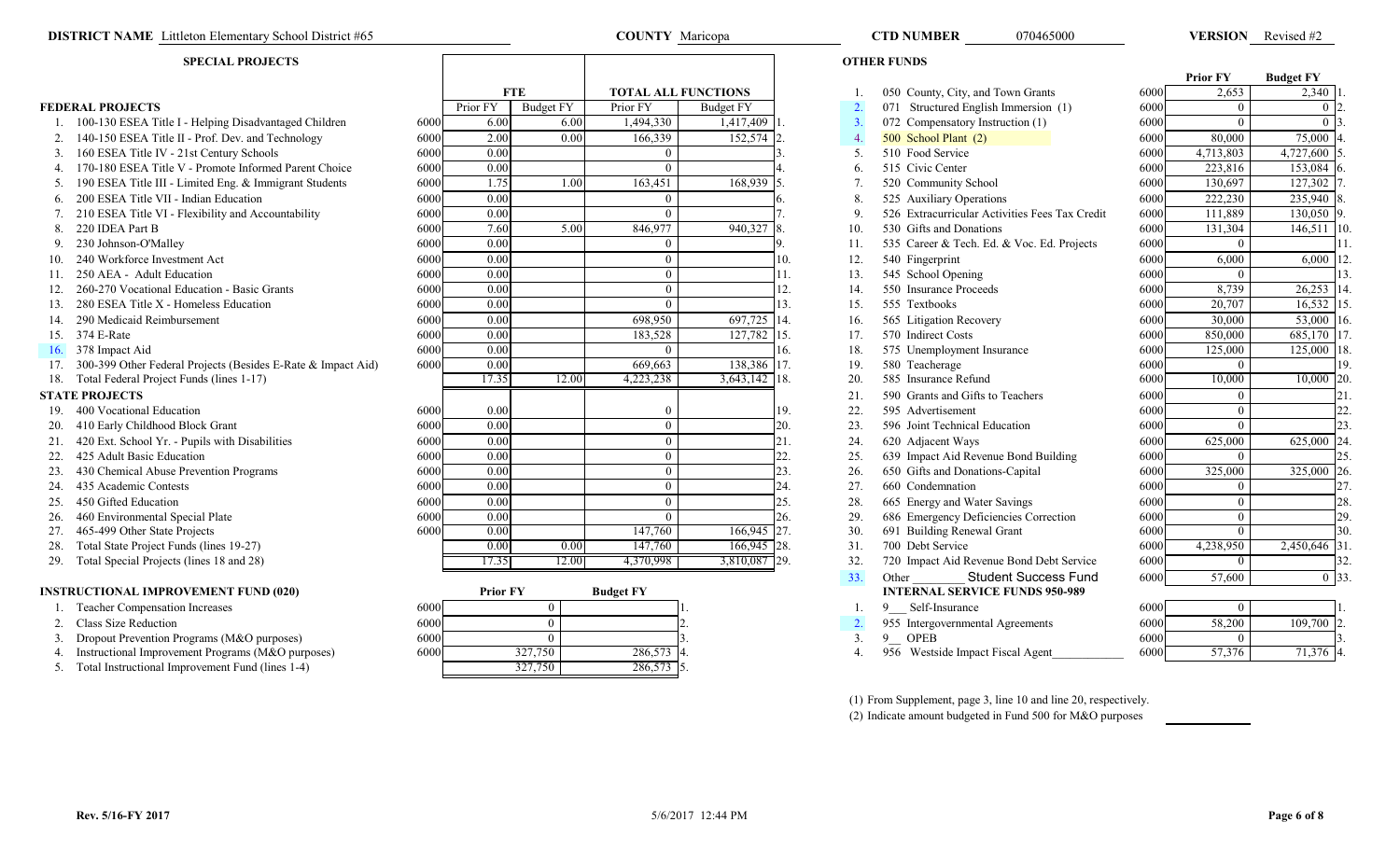**VERSION** Revised #2

## **(A.R.S. §15-947.C) CALCULATION OF FY 2017 GENERAL BUDGET LIMIT**

**A. B. Maintenance Unrestricted and Operation Capital Outlay** 1. (a) FY 2017 Revenue Control Limit (RCL) (from Work Sheet E, line VIII, or Work Sheet F, line III) \$ 26,518,288  $*$  (b) (c) Adjusted RCL \$ 26,518,288 \$ 25,970,384 \$ 547,904 2. (a) FY 2017 District Additional Assistance (DAA) (from Work 2,327,179 \* (b) DAA Reduction for State Budget Adjustments (from Work 2,020,837 (c) Adjusted DAA  $$306,342$   $12,972$   $293,370$ 3. FY 2017 Override Authorization (A.R.S. §§15-481 and 15-482) \* (a) Maintenance and Operation 3,853,596 \* (b) Unrestricted Capital Outlay 1,950,629 \* (c) Special Program \*4. Small School Adjustment for Districts with a Student Count of 125 or less in K-8 or 100 or \*5. Tuition Revenue (A.R.S. §§15-823 and 15-824) Local (a) Individuals and Other Private Sources (b) Other Arizona Districts (c) Out-of-State Districts and Other Governments 8,500 State (d) Certificates of Educational Convenience (A.R.S. §§15-825, 15-825.01, and 15-825.02) \*6. State Assistance (A.R.S. §15-976) and Special Ed. Voucher Payments Received (A.R.S. §15-1204) \*7. Increase Authorized by County School Superintendent for Accommodation Schools (not to exceed Work Sheet S, line II.B.5) (A.R.S. §15-974.B) 8. Budget Increase for: (a) Desegregation Expenditures (A.R.S. §15-910.G-K) \* (b) Tuition Out Debt Service (from Work Sheet O, line 7) (A.R.S. §15-910.L) 0 \* (c) Budget Balance Carryforward (from Work Sheet M, line 9) (A.R.S. §15-943.01) 1,872,515 (d) Dropout Prevention Programs (Laws 1992, Ch. 305, §32 and Laws 2000, Ch. 398, §2) (e) Registered Warrant or Tax Anticipation Note Interest Expense Incurred in FY 2015 (A.R.S. §15-910.M) \* (f) Joint Career and Technical Education and Vocational Education Center (A.R.S. §15-910.01) \* (g) FY 2016 Performance Pay Unexpended Budget Carryforward (from Work Sheet M, line 6.f) (A.R.S. §15-920) (h) Excessive Property Tax Valuation Judgments (A.R.S. §§42-16213 and 42-16214) \* (i) Transportation Revenues for Attendance of Nonresident Pupils (A.R.S. §§15-923 and 15-947) \*9. Adjustment to the General Budget Limit (A.R.S. §§15-272, 15-905.M, 15-910.02, and 15- (a) Prior Year Over Expenditures/Resolutions: (b) Decrease for Transfer from M&O to Energy and Water Savings Fund (c) Increase for Energy and Water Savings Fund Transfer to M&O (d) JTED Reduction [See Work Sheet J, footnote (1) for estimate] (e) Noncompliance Adjustment (f) ADM/Transportation Audit Adjustment (g) Other: 10. Estimated Allocation of Additional Funding (2016 Prop 123 & Laws 2015, 1st S.S., Ch. 1, §§2 and 6) 223,543 11. FY 2017 General Budget Limit (column A, lines 1 through 10) (A.R.S. §15-905.F) (page 1, line 31 cannot exceed this amount) \$ 12. Total Amount to be Used for Capital Expenditures (column B, lines 1 through 8) ( A.R.S. §15-905.F) (to page 8, line A.11) \$ Increase or (Decrease) in 03 District High School Tuition Payments (A.R.S. §15-905.J) (1) 31,941,510 915) Include year(s) and descriptions, as applicable. less in 9-12 (A.R.S. §15-949) (If phase-down applies, see Work Sheets K and K2) Sheet H, lines VII.E.1 and VII.F.1) Sheet H, lines VII.E.2 and VII.F.2) 2,791,903  $\theta$ 

**\*** Subject to adjustment prior to May 15 as allowed by A.R.S. Revisions are described in the instructions for these lines, as needed.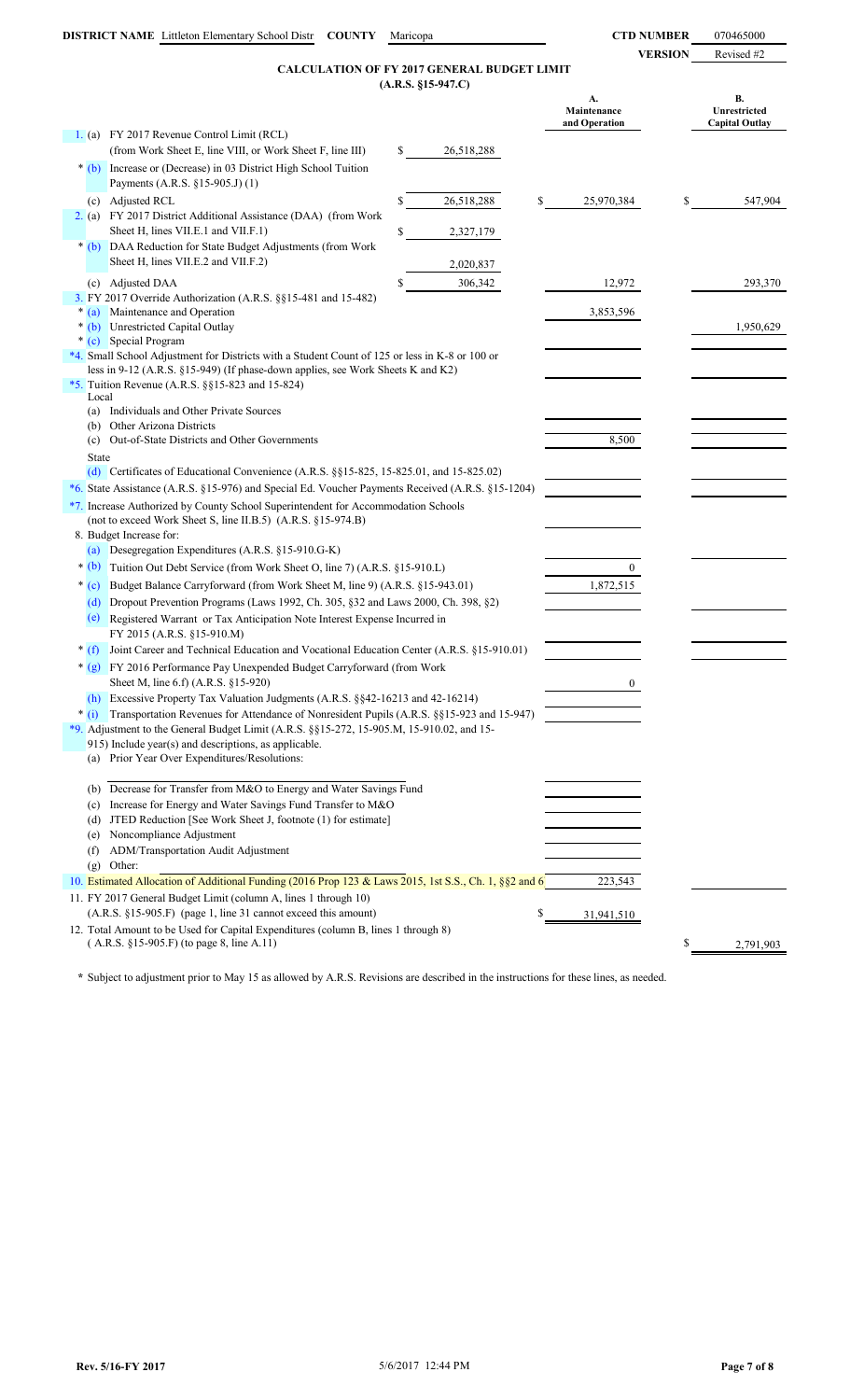|                                                                                                                                                             | <b>VERSION</b> | Revised $#2$ |
|-------------------------------------------------------------------------------------------------------------------------------------------------------------|----------------|--------------|
| UNRESTRICTED CAPITAL BUDGET LIMIT AND CLASSROOM SITE FUND BUDGET LIMIT (A.R.S. §15-947.D and A.R.S.<br>$$15-978$                                            |                |              |
| <b>CALCULATION OF UNRESTRICTED CAPITAL BUDGET LIMIT</b>                                                                                                     |                |              |
| A. 1. FY 2016 Unrestricted Capital Budget Limit (UCBL)                                                                                                      |                |              |
| (from FY 2016 latest revised Budget, page 8, line A.12)                                                                                                     | \$             | 3,521,507    |
| 2. Total UCBL Adjustment for prior years as notified by ADE on BUDG75 report (For budget<br>adoption, use zero.)                                            | \$             |              |
| 3. Adjusted Amount Available for FY 2016 Capital Expenditures (line A.1 + A.2)                                                                              |                | 3,521,507    |
| 4. Amount Budgeted in Fund 610 in FY 2016                                                                                                                   |                |              |
| (from FY 2016 latest revised Budget, page 4, line 10)                                                                                                       | \$             | 3,521,507    |
| 5. Lesser of line A.3 or the sum of line A.4 and any positive adjustment on line A.2                                                                        |                | 3,521,507    |
| 6. FY 2016 Fund 610 Actual Expenditures (For budget adoption use actual expenditures                                                                        |                |              |
| to date plus estimated expenditures through fiscal year-end.)                                                                                               | \$             | 1,985,262    |
| 7. Unexpended Budget Balance in Fund 610 (line A.5 minus A.6) If negative, use zero in                                                                      |                |              |
| calculation, but show negative amount here in parentheses.                                                                                                  | \$             | 1,536,245    |
| 8. Interest Earned in Fund 610 in FY 2016                                                                                                                   | \$             | 7,002        |
| 9. Monies deposited in Fund 610 from School Facilities Board for donated land (A.R.S. §15-2041.F)                                                           | \$             |              |
| 10. Adjustment to UCBL for FY 2017 (A.R.S. $\S15-905$ .M) Include year(s) and descriptions, as applicable.<br>(a) Prior Year Over Expenditures/Resolutions: | \$             |              |
| (b) Increase to UCBL Due to Greater than Anticipated Growth (from FY2016 BUDG75)                                                                            |                |              |
| (c) JTED Reduction [See Work Sheet J, footnote (1) for estimate]                                                                                            |                |              |
| (d) ADM/Transportation Audit Adjustment                                                                                                                     |                |              |
| (e) Other:                                                                                                                                                  |                |              |
| 11. Amount to be Used for Capital Expenditures (from page 7, line 12)                                                                                       |                | 2,791,903    |
| 12. FY 2017 Unrestricted Capital Budget Limit (lines A.7 through A.11) (1)                                                                                  |                | 4,335,150    |

**DISTRICT NAME** Littleton Elementary School District #6 **COUNTY** Maricopa **CTD NUMBER** 070465000

# **CALCULATION OF CLASSROOM SITE FUND BUDGET LIMIT**

|           |                                                                                                                                                                                                     | <b>Fund 011</b> | <b>Fund 012</b> | <b>Fund 013</b> | <b>Total Fund 010</b> |
|-----------|-----------------------------------------------------------------------------------------------------------------------------------------------------------------------------------------------------|-----------------|-----------------|-----------------|-----------------------|
| <b>B.</b> | 1. FY 2016 Classroom Site Fund Budget Limit (from FY                                                                                                                                                |                 |                 |                 |                       |
|           | 2016 latest revised Budget, page 8, line B.7)                                                                                                                                                       |                 |                 |                 |                       |
|           | 2. FY 2016 Actual Expenditures (For budget adoption use<br>actual expenditures to date plus estimated expenditures                                                                                  | 628,509         | 1,680,806       | 1,355,504       | 3,664,819             |
|           | through fiscal year-end.)                                                                                                                                                                           | 317,359         | 952,943         | 522,753         | 1,793,055             |
|           | 3. Unexpended Budget Balance (line B.1 minus B.2)                                                                                                                                                   | 311,150         | 727,863         | 832,751         | 1,871,764             |
|           | 4. Interest Earned in the Classroom Site Fund in FY 2016                                                                                                                                            |                 |                 |                 |                       |
|           | 5. FY 2017 Classroom Site Fund Allocation (provided by<br>ADE, based on \$332) Enter the total allocation in the<br>Total Fund 010 column. Funds 011, 012, and 013 will<br>automatically calculate. | 396,501         | 793,001         | 793,001         | 1,982,501             |
|           | 6. Adjustments to FY 2017 Classroom Site Fund Budget<br>Limit(2)                                                                                                                                    |                 |                 |                 |                       |
|           |                                                                                                                                                                                                     |                 |                 |                 |                       |
|           | 7. FY 2017 Classroom Site Fund Budget Limit (Sum of<br>lines B.3 through B.6 $(3)$                                                                                                                  | 707,651         | 1,520,864       | 1,625,752       | 3,854,265             |

(1) The amount budgeted on page 4, line 10 cannot exceed this amount.

(2) This line may be used to recapture lost CSF budget capacity that resulted from underbudgeting in prior fiscal years.

(3) The amounts budgeted on page 3, lines 13, 26, 39, and 40 cannot exceed the respective amounts on this line.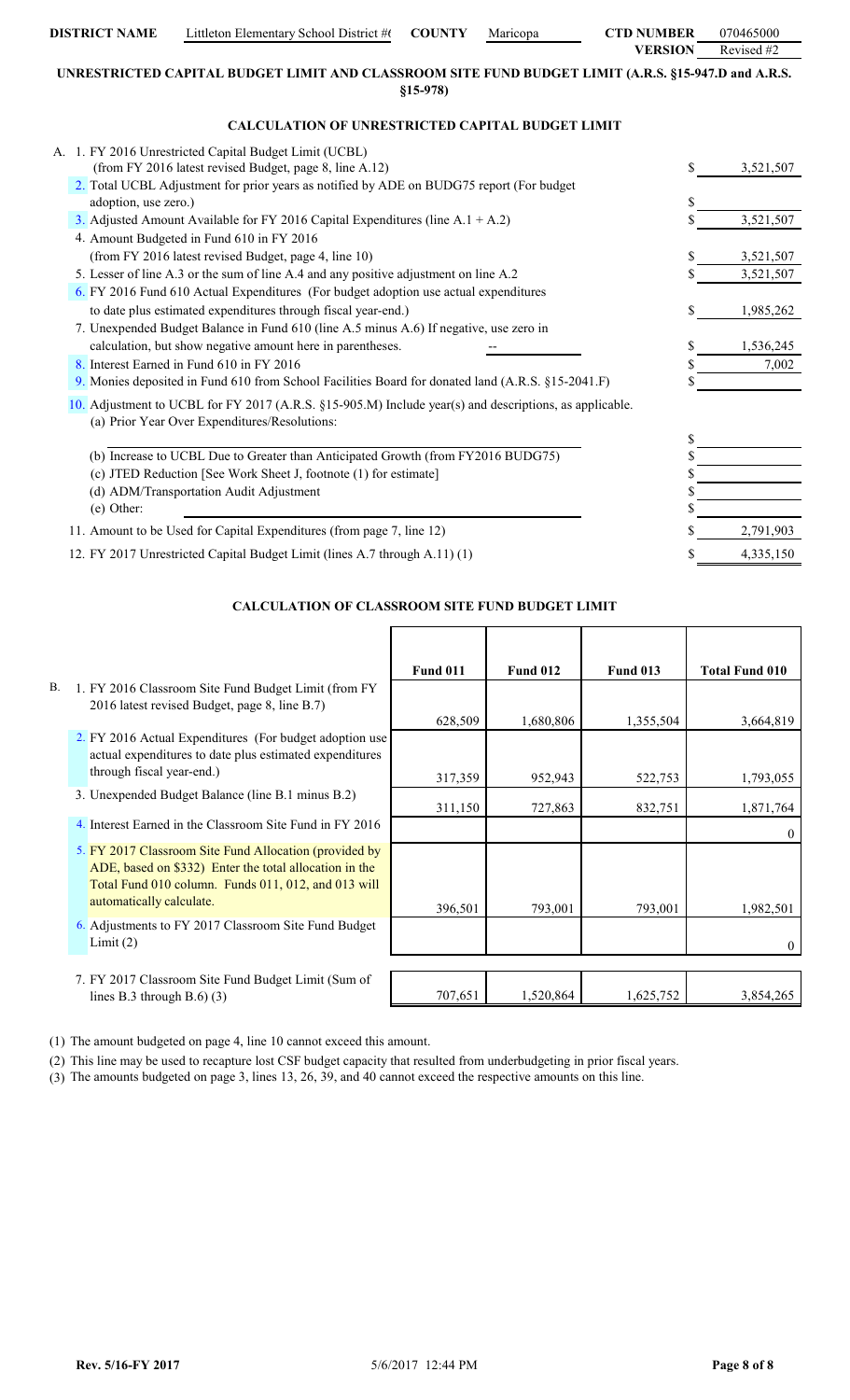FY 2017 STATE OF ARIZONA



# SUPPLEMENT TO SCHOOL DISTRICT ANNUAL EXPENDITURE BUDGETFOR DISTRICTS THAT BUDGET FOR:

## SPECIAL K-3 PROGRAM OVERRIDE (A.R.S. §15-903.D and Laws 2010, Ch. 179, §4)

## JOINT CAREER AND TECHNICAL EDUCATION AND VOCATIONAL EDUCATION CENTER (A.R.S. §15-910.01)

ENGLISH LANGUAGE LEARNERS (A.R.S. §§15-756.04 and 15-756.11)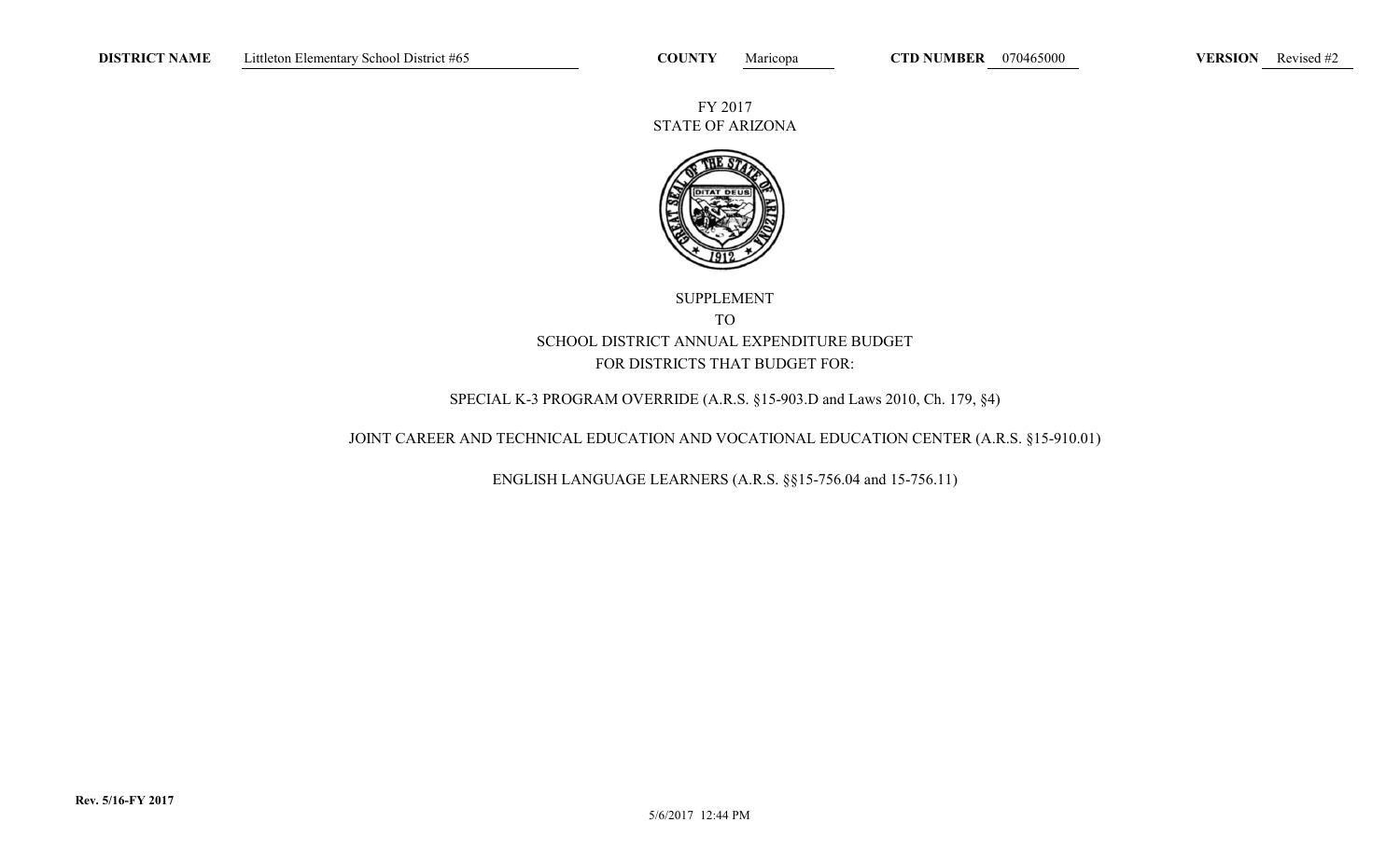**DISTRICT NAME** Littleton Elementary School District #65 **COUNTY Maricopa COUNTY Maricopa CTD NUMBER** 070465000 **VERSION** Revised #2

|                                                                        |     |           |               |          | Employee | Purchased   |          |       |           | Totals    |               |
|------------------------------------------------------------------------|-----|-----------|---------------|----------|----------|-------------|----------|-------|-----------|-----------|---------------|
| <b>M&amp;O Fund Supplement</b>                                         |     |           | <b>FTE</b>    | Salaries | Benefits | Services    | Supplies | Other | Prior     | Budget    | $\frac{0}{0}$ |
|                                                                        |     | Prior     | <b>Budget</b> |          |          | 6300, 6400, |          |       | <b>FY</b> | <b>FY</b> | Increase/     |
| <b>Expenditures</b>                                                    |     | <b>FY</b> | <b>FY</b>     | 6100     | 6200     | 6500        | 6600     | 6800  | 2016      | 2017      | Decrease      |
| 520 Special K-3 Program Override                                       |     |           |               |          |          |             |          |       |           |           |               |
| 1000 Instruction                                                       |     | 0.00      |               |          |          |             |          |       |           |           | $0.0\%$ 1.    |
| 2000 Support Services                                                  |     |           |               |          |          |             |          |       |           |           |               |
| 2100 Students                                                          |     | 0.00      |               |          |          |             |          |       |           |           | $0.0\%$ 2.    |
| 2200 Instructional Staff                                               |     | 0.00      |               |          |          |             |          |       |           |           | $0.0\%$ 3.    |
| 2300 General Administration                                            |     | 0.00      |               |          |          |             |          |       |           |           | $0.0\%$ 4     |
| 2400 School Administration                                             |     | 0.00      |               |          |          |             |          |       |           |           | $0.0\%$ 5     |
| 2500 Central Services                                                  |     | 0.00      |               |          |          |             |          |       |           |           | $0.0\%$ 6.    |
| 2600 Operation & Maintenance of Plant                                  |     | 0.00      |               |          |          |             |          |       |           |           | $0.0\%$ 7     |
| 2900 Other                                                             |     | 0.00      |               |          |          |             |          |       |           |           | $0.0\%$ 8.    |
| 3000 Operation of Noninstructional Services                            |     | 0.00      |               |          |          |             |          |       |           |           | $0.0\%$ 9.    |
| Subtotal (lines 1-9) (to Budget, page 1, line 27)                      | 10. | 0.00      | 0.00          |          |          |             |          |       |           |           | $0.0\%$ 10.   |
| 540 Joint Career and Technical Education & Vocational Education Center |     |           |               |          |          |             |          |       |           |           |               |
| 1000 Instruction                                                       | 11. | 0.00      |               |          |          |             |          |       |           |           | $0.0\%$ 11.   |
| 2000 Support Services                                                  |     |           |               |          |          |             |          |       |           |           |               |
| 2100 Students                                                          | 12. | 0.00      |               |          |          |             |          |       |           |           | $0.0\%$ 12.   |
| 2200 Instructional Staff                                               | 13. | 0.00      |               |          |          |             |          |       |           |           | $0.0\%$ 13.   |
| 2300 General Administration                                            | 14  | 0.00      |               |          |          |             |          |       |           |           | $0.0\%$ 14.   |
| 2400 School Administration                                             | 15. | 0.00      |               |          |          |             |          |       |           |           | $0.0\%$ 15.   |
| 2500 Central Services                                                  | 16. | 0.00      |               |          |          |             |          |       |           |           | $0.0\%$ 16.   |
| 2600 Operation & Maintenance of Plant                                  | 17. | 0.00      |               |          |          |             |          |       |           |           | $0.0\%$ 17.   |
| 2900 Other                                                             | 18. | 0.00      |               |          |          |             |          |       |           |           | $0.0\%$ 18.   |
| 3000 Operation of Noninstructional Services                            | 19. | 0.00      |               |          |          |             |          |       |           |           | $0.0\%$ 19.   |
| Subtotal (lines 11-19) (to Budget, page 1, line 29)                    | 20. | 0.00      | 0.00          |          |          |             |          |       |           |           | $0.0\%$ 20.   |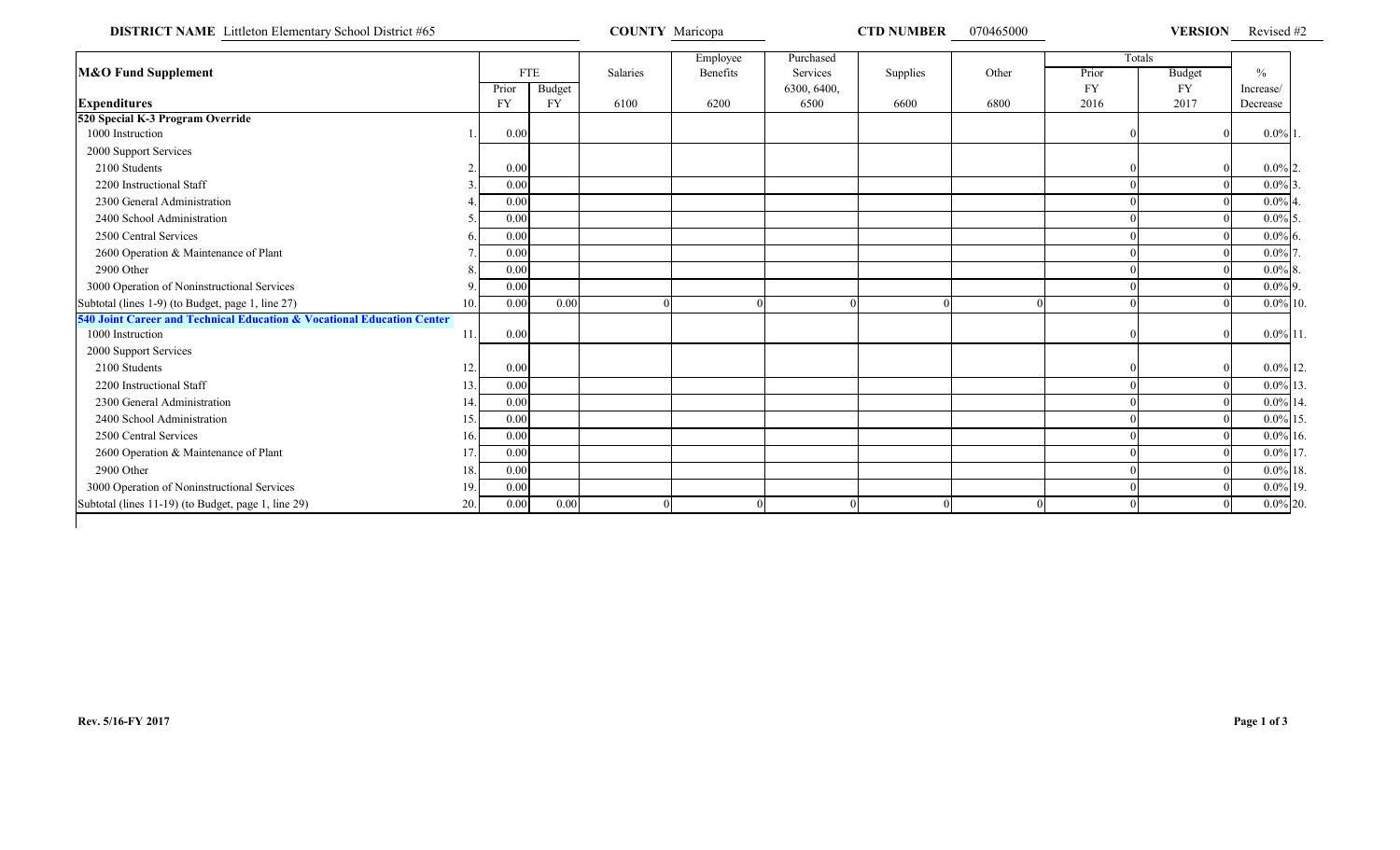**DISTRICT NAME** Littleton Elementary School District #65 **COUNTY** Maricopa **COUNTY Maricopa CTD NUMBER** 070465000 **VERSION** 

VERSION Revised #2

|                                                                        |     |         | Library Books,            |          |               |                  |                  |           | Totals        |               |  |
|------------------------------------------------------------------------|-----|---------|---------------------------|----------|---------------|------------------|------------------|-----------|---------------|---------------|--|
| <b>Unrestricted Capital Outlay Fund Supplement</b>                     |     |         | Textbooks, &              |          | Redemption of |                  | All Other        | Prior     | <b>Budget</b> | $\frac{0}{0}$ |  |
|                                                                        |     | Rentals | <b>Instructional Aids</b> | Property | Principal     | Interest         | Object Codes     | <b>FY</b> | <b>FY</b>     | Increase/     |  |
| <b>Expenditures</b>                                                    |     | 6440    | 6641-6643                 | 6700     | 6831, 6832    | 6841, 6842, 6850 | (excluding 6900) | 2016      | 2017          | Decrease      |  |
| 520 Special K-3 Program Override                                       |     |         |                           |          |               |                  |                  |           |               |               |  |
| 1000 Instruction                                                       | 21. |         |                           |          |               |                  |                  |           |               | $0.0\%$ 21.   |  |
| 2000 Support Services                                                  | 22. |         |                           |          |               |                  |                  |           |               | $0.0\%$ 22.   |  |
| 3000 Operation of Noninstructional Services                            | 23  |         |                           |          |               |                  |                  |           |               | $0.0\%$ 23.   |  |
| 4000 Facilities Acquisition & Construction                             | 24  |         |                           |          |               |                  |                  |           |               | $0.0\%$ 24.   |  |
| 5000 Debt Service                                                      | 25. |         |                           |          |               |                  |                  |           |               | $0.0\%$ 25.   |  |
| Subtotal (lines 21-25)                                                 | 26. |         |                           |          |               |                  |                  |           |               | $0.0\%$ 26.   |  |
| 540 Joint Career and Technical Education & Vocational Education Center |     |         |                           |          |               |                  |                  |           |               |               |  |
| 1000 Instruction                                                       | 27  |         |                           |          |               |                  |                  |           |               | $0.0\%$ 27.   |  |
| 2000 Support Services                                                  | 28  |         |                           |          |               |                  |                  |           |               | $0.0\%$ 28.   |  |
| 3000 Operation of Noninstructional Services                            | 29  |         |                           |          |               |                  |                  |           |               | $0.0\%$ 29.   |  |
| 4000 Facilities Acquisition & Construction                             | 30. |         |                           |          |               |                  |                  |           |               | $0.0\%$ 30.   |  |
| 5000 Debt Service                                                      | 31. |         |                           |          |               |                  |                  |           |               | $0.0\%$ 31.   |  |
| Subtotal (lines 27-31)                                                 | 32. |         |                           |          |               |                  |                  |           |               | $0.0\%$ 32.   |  |
|                                                                        |     |         |                           |          |               |                  |                  |           |               |               |  |
| Total (lines 26 & 32) (Include in Fund 610 Budget, page 4, lines 2-9)  | 33. |         |                           |          |               |                  |                  |           |               | $0.0\%$ 33.   |  |

**Rev. 5/16-FY 2017**

**Page 2 of 3**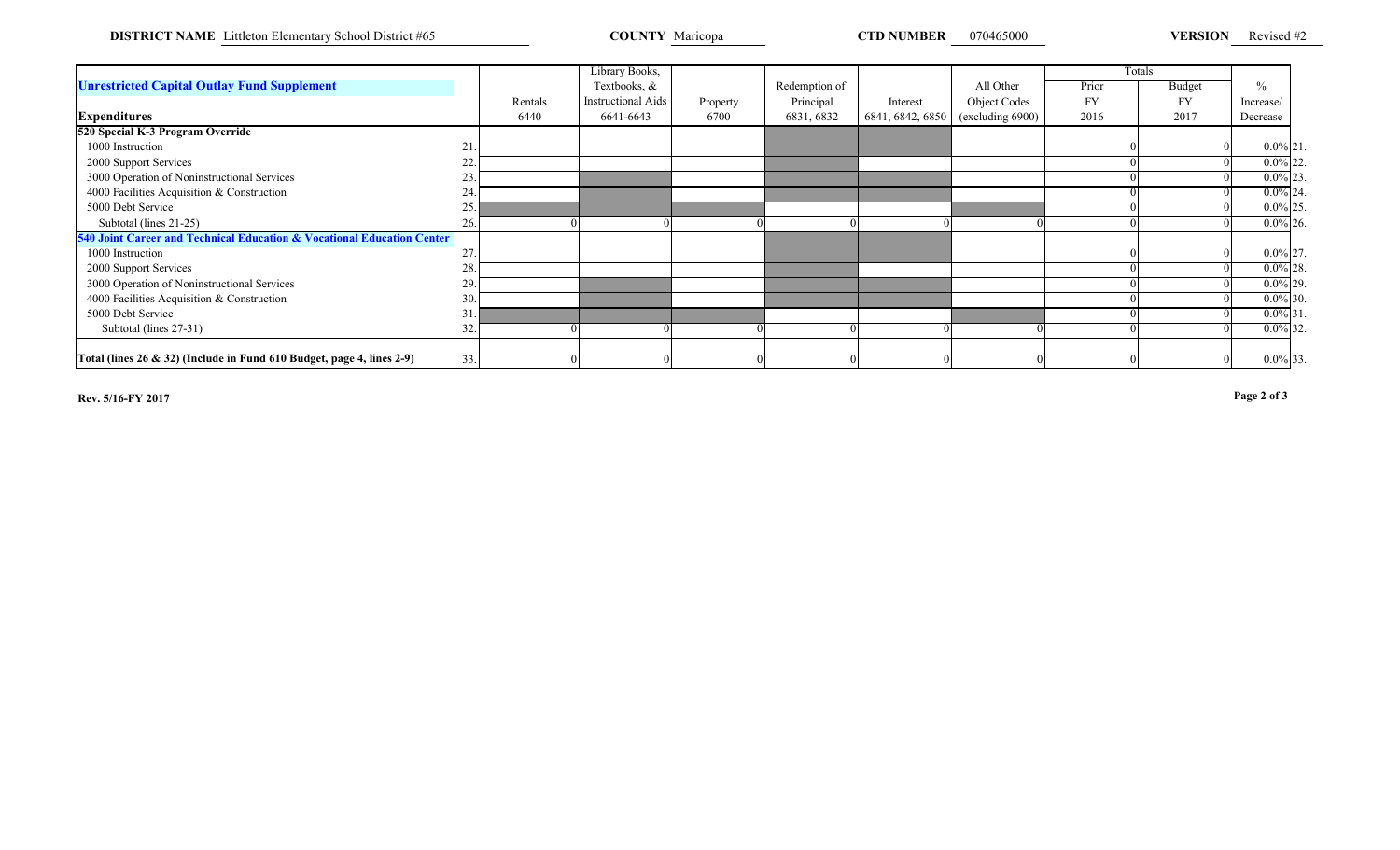**DISTRICT NAME** Littleton Elementary School District #65 **COUNTY Maricopa** COUNTY Maricopa **COUNTY MARICOUNTY MARICOUNTY MARICO** 

0 **VERSION** Revised #2

|                                                                     |           |            |          | Employee | Purchased   |          |          |       |           | Totals    |                      |  |
|---------------------------------------------------------------------|-----------|------------|----------|----------|-------------|----------|----------|-------|-----------|-----------|----------------------|--|
| <b>English Language Learners Supplement</b>                         |           | <b>FTE</b> | Salaries | Benefits | Services    | Supplies | Property | Other | Prior     | Budget    | $\frac{0}{0}$        |  |
|                                                                     | Prior     | Budget     |          |          | 6300, 6400, |          |          |       | <b>FY</b> | <b>FY</b> | Increase/            |  |
| <b>Expenditures</b>                                                 | <b>FY</b> | <b>FY</b>  | 6100     | 6200     | 6500        | 6600     | 6700     | 6800  | 2016      | 2017      | Decrease             |  |
| <b>Structured English Immersion Fund 071</b>                        |           |            |          |          |             |          |          |       |           |           |                      |  |
| 1000 Instruction                                                    | 0.00      |            |          |          |             |          |          |       |           |           | $0.0\%$ 1            |  |
| 2000 Support Services                                               |           |            |          |          |             |          |          |       |           |           |                      |  |
| 2100 Students<br>ി                                                  | 0.00      |            |          |          |             |          |          |       |           |           | $0.0\%$ <sub>2</sub> |  |
| 2200 Instructional Staff                                            | 0.00      |            |          |          |             |          |          |       |           |           | $0.0\%$              |  |
| 2300 General Administration                                         | 0.00      |            |          |          |             |          |          |       |           |           | $0.0\%$              |  |
| 2400 School Administration                                          | 0.00      |            |          |          |             |          |          |       |           |           | $0.0\%$ 5            |  |
| 2500 Central Services                                               | 0.00      |            |          |          |             |          |          |       |           |           | $0.0\%$ 6            |  |
| 2600 Operation & Maintenance of Plant                               | 0.00      |            |          |          |             |          |          |       |           |           | $0.0\%$              |  |
| 2700 Student Transportation                                         | 0.00      |            |          |          |             |          |          |       |           |           | $0.0\%$ 8            |  |
| 2900 Other                                                          | 0.00      |            |          |          |             |          |          |       |           |           | $0.0\%$ 9.           |  |
| Total (lines 1-9) (to Budget, page 6, Other Funds, line 2)<br>10.   | 0.00      | 0.00       |          |          |             |          |          |       |           |           | $0.0\%$ 10           |  |
| <b>Compensatory Instruction Fund 072</b>                            |           |            |          |          |             |          |          |       |           |           |                      |  |
| 1000 Instruction<br>11                                              | 0.00      |            |          |          |             |          |          |       |           |           | $0.0\%$ 11           |  |
| 2000 Support Services                                               |           |            |          |          |             |          |          |       |           |           |                      |  |
| 2100 Students<br>12.                                                | 0.00      |            |          |          |             |          |          |       |           |           | $0.0\%$ 12           |  |
| 2200 Instructional Staff<br>13                                      | 0.00      |            |          |          |             |          |          |       |           |           | $0.0\%$ 13           |  |
| 2300 General Administration<br>14                                   | 0.00      |            |          |          |             |          |          |       |           |           | $0.0\%$ 1            |  |
| 2400 School Administration<br>15.                                   | 0.00      |            |          |          |             |          |          |       |           |           | $0.0\%$ 1            |  |
| 2500 Central Services<br>16.                                        | 0.00      |            |          |          |             |          |          |       |           |           | $0.0\%$ 16           |  |
| 2600 Operation & Maintenance of Plant<br>17                         | 0.00      |            |          |          |             |          |          |       |           |           | $0.0\%$ 1            |  |
| 2700 Student Transportation<br>18                                   | 0.00      |            |          |          |             |          |          |       |           |           | $0.0\%$ 18           |  |
| 2900 Other<br>19.                                                   | 0.00      |            |          |          |             |          |          |       |           |           | $0.0\%$ 19           |  |
| 20.<br>Total (lines 11-19) (to Budget, page 6, Other Funds, line 3) | 0.00      | 0.00       |          |          |             |          |          |       |           |           | $0.0\%$ 20           |  |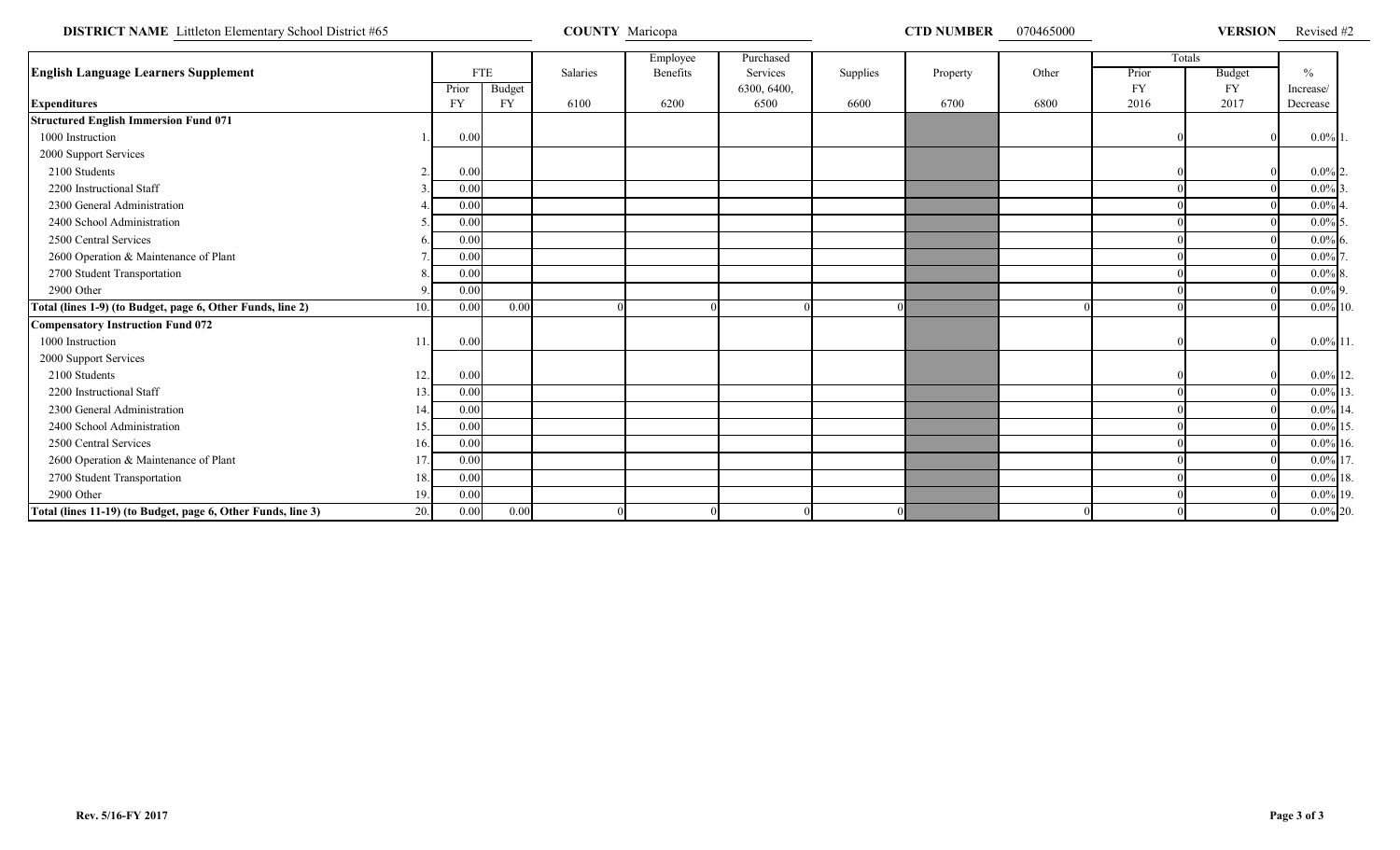## **SUMMARY OF SCHOOL DISTRICT PROPOSED EXPENDITURE BUDGET CTD NUMBER** 070465000

| I certify that the Budget of                                                                                                               |                                   | <b>Littleton Elementary School</b> |                                               | District,        | Maricopa                                                                                |                                            | County for fiscal year 2017 was officially                     |                  |
|--------------------------------------------------------------------------------------------------------------------------------------------|-----------------------------------|------------------------------------|-----------------------------------------------|------------------|-----------------------------------------------------------------------------------------|--------------------------------------------|----------------------------------------------------------------|------------------|
| proposed by the Governing Board on                                                                                                         |                                   | June 14                            |                                               |                  | , 2016, and that the complete Proposed Expenditure Budget may be reviewed by contacting |                                            |                                                                |                  |
| <b>Phyllis Kinder</b>                                                                                                                      | at the District Office, telephone |                                    | 623-478-5616                                  |                  | during normal business hours.                                                           |                                            |                                                                |                  |
|                                                                                                                                            |                                   |                                    |                                               |                  |                                                                                         |                                            |                                                                |                  |
|                                                                                                                                            |                                   |                                    |                                               |                  | <b>President of the Governing Board</b>                                                 |                                            |                                                                |                  |
| 1. Average Daily Membership:                                                                                                               |                                   |                                    |                                               | 2. Tax Rates:    |                                                                                         |                                            |                                                                |                  |
|                                                                                                                                            |                                   | Prior Yr.                          | <b>Budget Yr.</b>                             |                  |                                                                                         |                                            |                                                                |                  |
|                                                                                                                                            | <b>2015 ADM</b>                   | <b>2016 ADM</b>                    | <b>2017 ADM</b>                               |                  |                                                                                         |                                            | Prior                                                          | <b>Estimated</b> |
| <b>Attending</b>                                                                                                                           | 5,221.750                         | 5,160.231                          | 5,359.011                                     |                  |                                                                                         |                                            | ${\bf F}{\bf Y}$                                               | <b>Budget FY</b> |
|                                                                                                                                            |                                   |                                    |                                               |                  |                                                                                         |                                            |                                                                |                  |
|                                                                                                                                            |                                   |                                    |                                               |                  | <b>Primary Rate</b>                                                                     |                                            | 2.4797                                                         | 2.3248           |
|                                                                                                                                            |                                   |                                    |                                               |                  | Secondary Rate*                                                                         |                                            | 3.4455                                                         | 3.6417           |
|                                                                                                                                            |                                   |                                    |                                               |                  |                                                                                         |                                            | * Secondary rate applies only for voter-approved overrides and |                  |
|                                                                                                                                            |                                   |                                    |                                               |                  |                                                                                         |                                            | bonded indebtedness per A.R.S. §15-101(22) and Joint Technical |                  |
| 3. The Maintenance and Operation, Classroom Site, and Unrestricted Capital Outlay<br>budgets cannot exceed their respective budget limits. |                                   |                                    |                                               |                  |                                                                                         | Education Districts per A.R.S. §15-393(F). |                                                                |                  |
| <b>Maintenance &amp; Operation</b>                                                                                                         | 31,941,510                        |                                    | <b>GBL</b>                                    | 31,941,510       |                                                                                         |                                            |                                                                |                  |
| <b>Classroom Site</b>                                                                                                                      | 3,854,267                         |                                    | <b>CSFBL</b>                                  | 3,854,265        |                                                                                         |                                            |                                                                |                  |
| <b>Unrestricted Capital Outlay</b>                                                                                                         | 4,335,150                         |                                    | <b>UCBL</b>                                   | 4,335,150        |                                                                                         |                                            |                                                                |                  |
|                                                                                                                                            |                                   |                                    |                                               |                  |                                                                                         |                                            |                                                                |                  |
|                                                                                                                                            |                                   |                                    | <b>MAINTENANCE AND OPERATION EXPENDITURES</b> |                  |                                                                                         |                                            |                                                                |                  |
|                                                                                                                                            |                                   |                                    |                                               |                  |                                                                                         |                                            |                                                                | % Inc.(Decr.)    |
|                                                                                                                                            |                                   | <b>Salaries and Benefits</b>       |                                               | Other            |                                                                                         |                                            | <b>TOTAL</b>                                                   | from             |
|                                                                                                                                            |                                   | <b>Prior FY</b>                    | <b>Budget FY</b>                              | <b>Prior FY</b>  | <b>Budget FY</b>                                                                        | <b>Prior FY</b>                            | <b>Budget FY</b>                                               | <b>Prior FY</b>  |
|                                                                                                                                            |                                   |                                    |                                               |                  |                                                                                         |                                            |                                                                |                  |
| <b>100 Regular Education</b>                                                                                                               |                                   |                                    |                                               |                  |                                                                                         |                                            |                                                                |                  |
| <b>1000 Instruction</b>                                                                                                                    |                                   | 13,233,493                         | 13,334,244                                    | 554,476          | 653,529                                                                                 | 13,787,969                                 | 13,987,773                                                     | 1.4%             |
| <b>2000 Support Services</b>                                                                                                               |                                   |                                    |                                               |                  |                                                                                         |                                            |                                                                |                  |
| 2100 Students                                                                                                                              |                                   | 1,032,350                          | 1,160,114                                     | 91,429           | 129,029                                                                                 | 1,123,779                                  | 1,289,143                                                      | 14.7%            |
| <b>2200 Instructional Staff</b>                                                                                                            |                                   | 1,206,001                          | 1,303,593                                     | 147,900          | 98,270                                                                                  | 1,353,901                                  | 1,401,863                                                      | 3.5%             |
| 2300, 2400, 2500 Administration                                                                                                            |                                   | 2,997,322                          | 3,498,366                                     | 861,161          | 569,086                                                                                 | 3,858,483                                  | 4,067,452                                                      | 5.4%             |
| 2600 Oper./Maint. of Plant                                                                                                                 |                                   | 1,532,189                          | 1,632,840                                     | 1,672,385        | 1,887,136                                                                               | 3,204,574                                  | 3,519,976                                                      | 9.8%             |
| 2900 Other                                                                                                                                 |                                   | $\Omega$                           | $\mathbf{0}$                                  | $\theta$         | $\overline{0}$                                                                          | $\theta$                                   |                                                                | $0.0\%$          |
| 3000 Oper. of Noninstructional Services                                                                                                    |                                   | 41,035                             | 73,795                                        | 4,355            | 29,355                                                                                  | 45,390                                     | 103,150                                                        | 127.3%           |
| <b>610 School-Sponsored Cocurric. Activities</b>                                                                                           |                                   | 20,600                             | 12,600                                        | $\theta$         | $\mathbf{0}$                                                                            | 20,600                                     | 12,600                                                         | $-38.8%$         |
| 620 School-Sponsored Athletics                                                                                                             |                                   | 75,286                             | 83,286                                        | 22,150           | 26,150                                                                                  | 97,436                                     | 109,436                                                        | 12.3%            |
| 630, 700, 800, 900 Other Programs                                                                                                          |                                   | $\mathbf{0}$                       | $\mathbf{0}$                                  | $\mathbf{0}$     | $\mathbf{0}$                                                                            | $\boldsymbol{0}$                           | $\mathbf{0}$                                                   | $0.0\%$          |
| <b>Regular Education Subsection Subtotal</b>                                                                                               |                                   | 20,138,276                         | 21,098,838                                    | 3,353,856        | 3,392,555                                                                               | 23,492,132                                 | 24,491,393                                                     | 4.3%             |
| <b>200 Special Education</b>                                                                                                               |                                   |                                    |                                               |                  |                                                                                         |                                            |                                                                |                  |
| <b>1000 Instruction</b>                                                                                                                    |                                   | 3,495,350                          | 3,224,436                                     | 251,500          | 532,003                                                                                 | 3,746,850                                  | 3,756,439                                                      | 0.3%             |
| <b>2000 Support Services</b>                                                                                                               |                                   |                                    |                                               |                  |                                                                                         |                                            |                                                                |                  |
| 2100 Students                                                                                                                              |                                   | 740,259                            | 813,703                                       | 1,134,219        | 1,080,719                                                                               | 1,874,478                                  | 1,894,422                                                      | 1.1%             |
| <b>2200 Instructional Staff</b>                                                                                                            |                                   | 51,284                             | 102,854                                       | 3,000            | 2,900                                                                                   | 54,284                                     | 105,754                                                        | 94.8%            |
| 2300, 2400, 2500 Administration                                                                                                            |                                   | $\mathbf{0}$                       | $\boldsymbol{0}$                              | $\boldsymbol{0}$ | $\boldsymbol{0}$                                                                        | $\boldsymbol{0}$                           | $\mathbf{0}$                                                   | $0.0\%$          |
| 2600 Oper./Maint. of Plant                                                                                                                 |                                   | $\mathbf{0}$                       | $\boldsymbol{0}$                              | $\boldsymbol{0}$ | $\boldsymbol{0}$                                                                        | $\mathbf{0}$                               | $\mathbf{0}$                                                   | $0.0\%$          |
| 2900 Other                                                                                                                                 |                                   | $\mathbf{0}$                       | $\boldsymbol{0}$                              | $\boldsymbol{0}$ | $\boldsymbol{0}$                                                                        | $\mathbf{0}$                               | $\theta$                                                       | $0.0\%$          |
| 3000 Oper. of Noninstructional Services                                                                                                    |                                   | $\mathbf{0}$                       | $\mathbf{0}$                                  | $\mathbf{0}$     | $\overline{0}$                                                                          | $\mathbf{0}$                               | $\Omega$                                                       | $0.0\%$          |
| <b>Special Education Subsection Subtotal</b>                                                                                               |                                   | 4,286,893                          | 4,140,993                                     | 1,388,719        | 1,615,622                                                                               | 5,675,612                                  | 5,756,615                                                      | 1.4%             |
| <b>400 Pupil Transportation</b>                                                                                                            |                                   | 990,379                            | 1,073,610                                     | 276,683          | 311,483                                                                                 | 1,267,062                                  | 1,385,093                                                      | 9.3%             |
| 510 Desegregation                                                                                                                          |                                   | $\mathbf{0}$                       | $\mathbf{0}$                                  | $\boldsymbol{0}$ | $\overline{0}$                                                                          | $\mathbf{0}$                               | $\mathbf{0}$                                                   | $0.0\%$          |
| 520 Special K-3 Program Override                                                                                                           |                                   | $\mathbf{0}$                       | $\boldsymbol{0}$                              | $\boldsymbol{0}$ | $\boldsymbol{0}$                                                                        | $\boldsymbol{0}$                           | $\mathbf{0}$                                                   | $0.0\%$          |
| <b>530 Dropout Prevention Programs</b>                                                                                                     |                                   | $\mathbf{0}$                       | $\mathbf{0}$                                  | $\boldsymbol{0}$ | $\overline{0}$                                                                          | $\mathbf{0}$                               | $\mathbf{0}$                                                   | $0.0\%$          |
| 540 Joint Career and Technical Education<br>and Vocational Education Center                                                                |                                   | $\boldsymbol{0}$                   | $\boldsymbol{0}$                              | $\boldsymbol{0}$ | 0                                                                                       | $\boldsymbol{0}$                           | $\mathbf{0}$                                                   | $0.0\%$          |
| 550 K-3 Reading Program                                                                                                                    |                                   | 300,532                            | 305,409                                       | $\boldsymbol{0}$ | 3,000                                                                                   | 300,532                                    | 308,409                                                        | 2.6%             |
| <b>TOTAL EXPENDITURES</b>                                                                                                                  |                                   | 25,716,080                         | 26,618,850                                    | 5,019,258        | 5,322,660                                                                               | 30,735,338                                 | 31,941,510                                                     | 3.9%             |